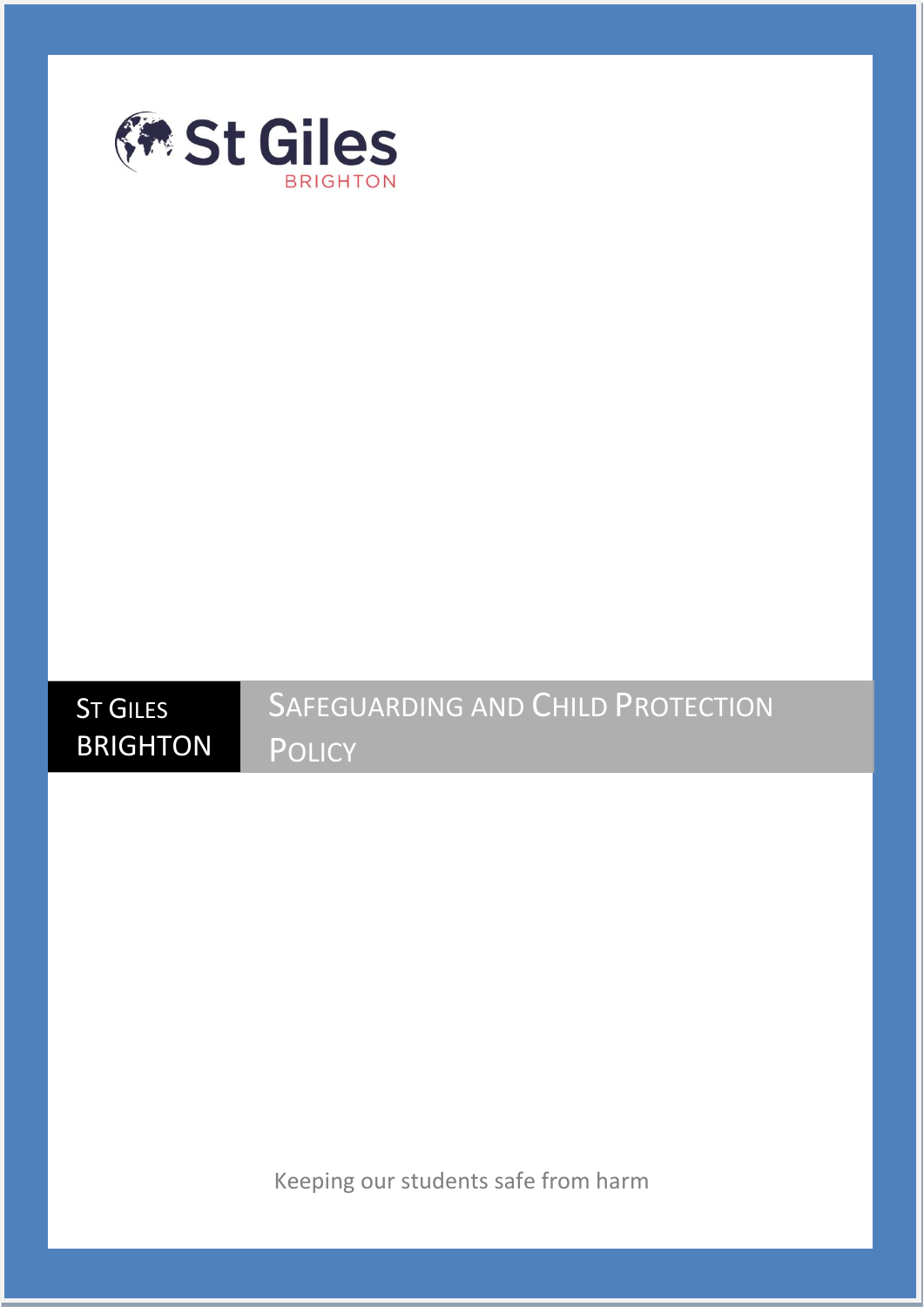## **Ex St Giles**

#### **Contents**

| 1. |                                                                      |  |
|----|----------------------------------------------------------------------|--|
| 2. | Designated Safeguarding Persons and Designated Safeguarding Lead5    |  |
| 3. |                                                                      |  |
| 4. |                                                                      |  |
|    |                                                                      |  |
|    |                                                                      |  |
|    | 4.3 Electronic contact with students under-18 and Internet Policy 11 |  |
|    |                                                                      |  |
| 5. |                                                                      |  |
|    |                                                                      |  |
|    |                                                                      |  |
|    |                                                                      |  |
|    |                                                                      |  |
|    |                                                                      |  |
|    |                                                                      |  |
|    |                                                                      |  |
|    |                                                                      |  |
|    |                                                                      |  |
|    |                                                                      |  |
|    |                                                                      |  |
|    |                                                                      |  |
|    |                                                                      |  |
|    |                                                                      |  |
|    |                                                                      |  |
|    |                                                                      |  |
|    |                                                                      |  |
| 6. |                                                                      |  |
|    |                                                                      |  |
|    |                                                                      |  |
|    |                                                                      |  |
|    |                                                                      |  |
|    |                                                                      |  |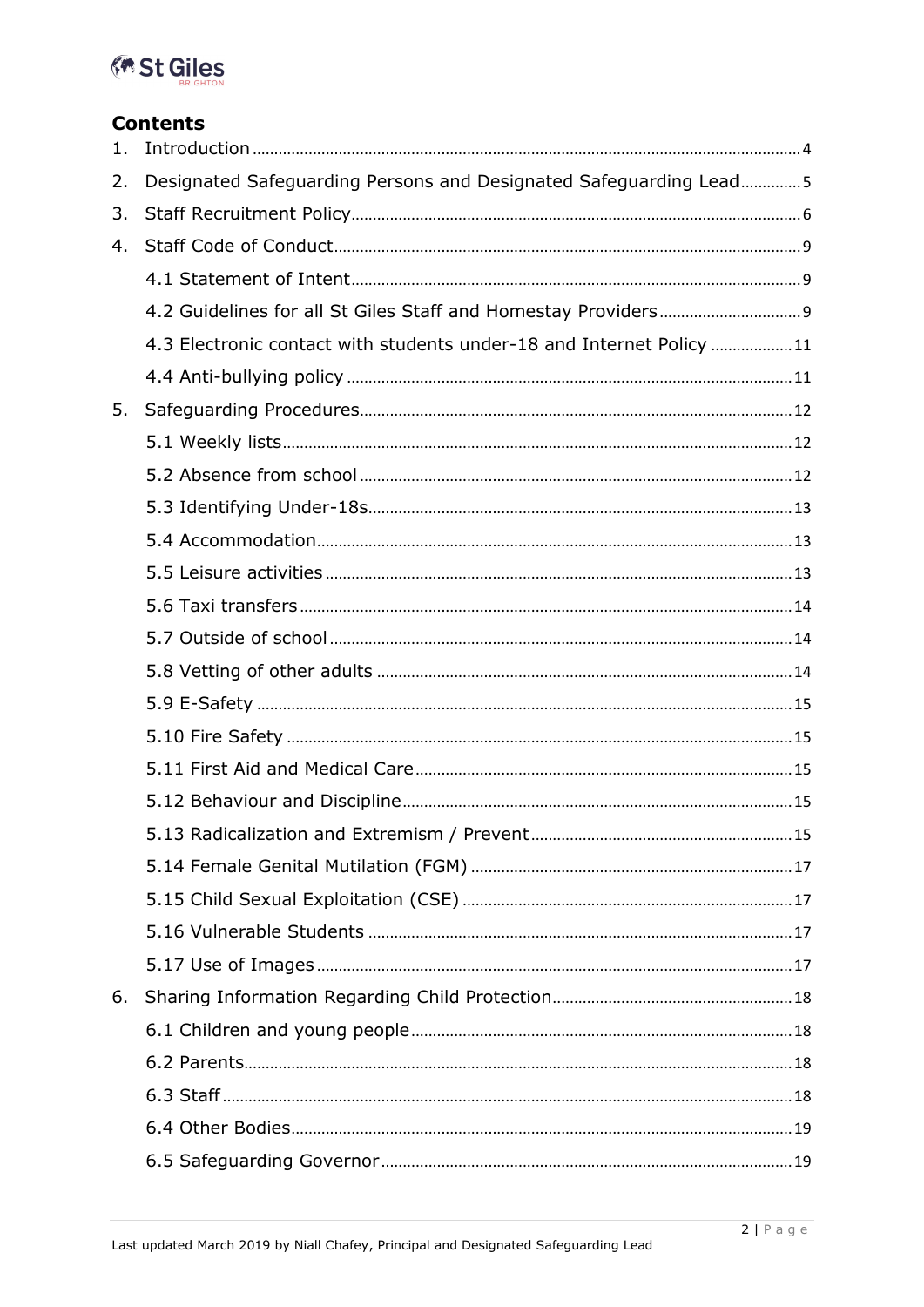## **Ex St Giles**

| 8. |  |
|----|--|
|    |  |
|    |  |
|    |  |
|    |  |
| 9. |  |
|    |  |
|    |  |
|    |  |
|    |  |
|    |  |
|    |  |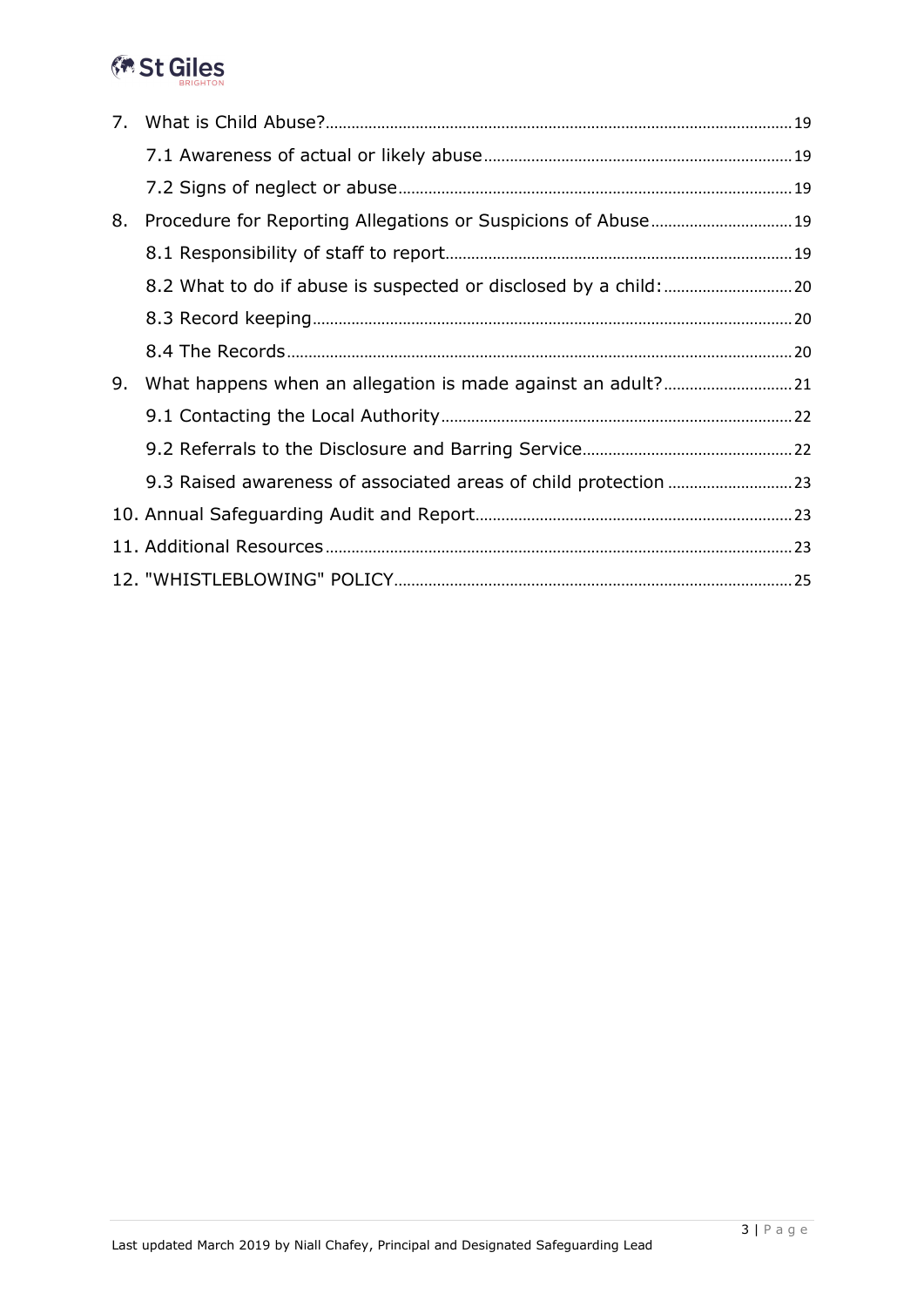

#### **Safeguarding and Child Protection Policy**

St Giles Brighton is committed to a practice which protects children from harm. This includes both Safeguarding and Child Protection. This is of paramount importance in our organization.

#### **Safeguarding is:**

- the school's duty of care to look after children and help them to achieve their potential
- concerned with strengthening relationships of trust between under 18s and adults
- ensuring safe systems are in place for the well-being of under 18s

#### **Child protection**

- involves protection from the threat of direct harm
- is concerned with abuse that includes neglect, sexual, physical, or psychological and emotional abuse
- involves procedures for dealing with abuse when it arises

For the purposes of this policy a child is defined as a person under the age of 18.

The people who should abide by the policy are all the adults working with the children at St Giles Brighton, 1-3 Marlborough Place, Brighton as teachers, administrators, managers or ancillary staff, or the main care giver in a homestay accommodating a child as arranged by St Giles Brighton.

#### <span id="page-3-0"></span>**1. Introduction**

Around 8% of the students that study at St Giles Brighton are aged 16 or 17, with greater concentrations of students of this age in the summer. For many, this will be their first experience of living away from home and in a foreign country. The minimum age of students at Brighton is 16 and St Giles publicity makes it clear to parents and guardians on its website that these children will be studying in an adult educational environment.

Adults in this organisation accept and recognise our responsibilities to develop awareness of issues which cause children and young people harm. Adults must be aware and vigilant and must report any concerns to the Designated Persons at St Giles Brighton mentioned below. At the end of this policy there are contact details for the Local Child Safeguarding Board and the NSPCC, who adults may wish to contact for help or advice. Adults may also contact the Police or the local Multi-Agency Safeguarding Hub (MASH) if they have concerns about a child's safety.

We will endeavour to safeguard children and young people by:

- Adopting child protection guidelines through a code of behaviour for staff.
- Sharing information about child protection and good practice with children, parents, group leaders, homestay providers and staff.
- Sharing information about concerns with agencies who need to know, and involving parents and children appropriately.
- Following procedures for safe recruitment and selection of staff including mandatory DBS checks for staff and homestay providers.
- Providing effective management for staff through supervision, support and training.
- We are also committed to reviewing our policy and good practice on an annual basis by the end of the first quarter of the year or when changes in the law or other guidance dictates. This is done by the Designated Safeguarding Lead,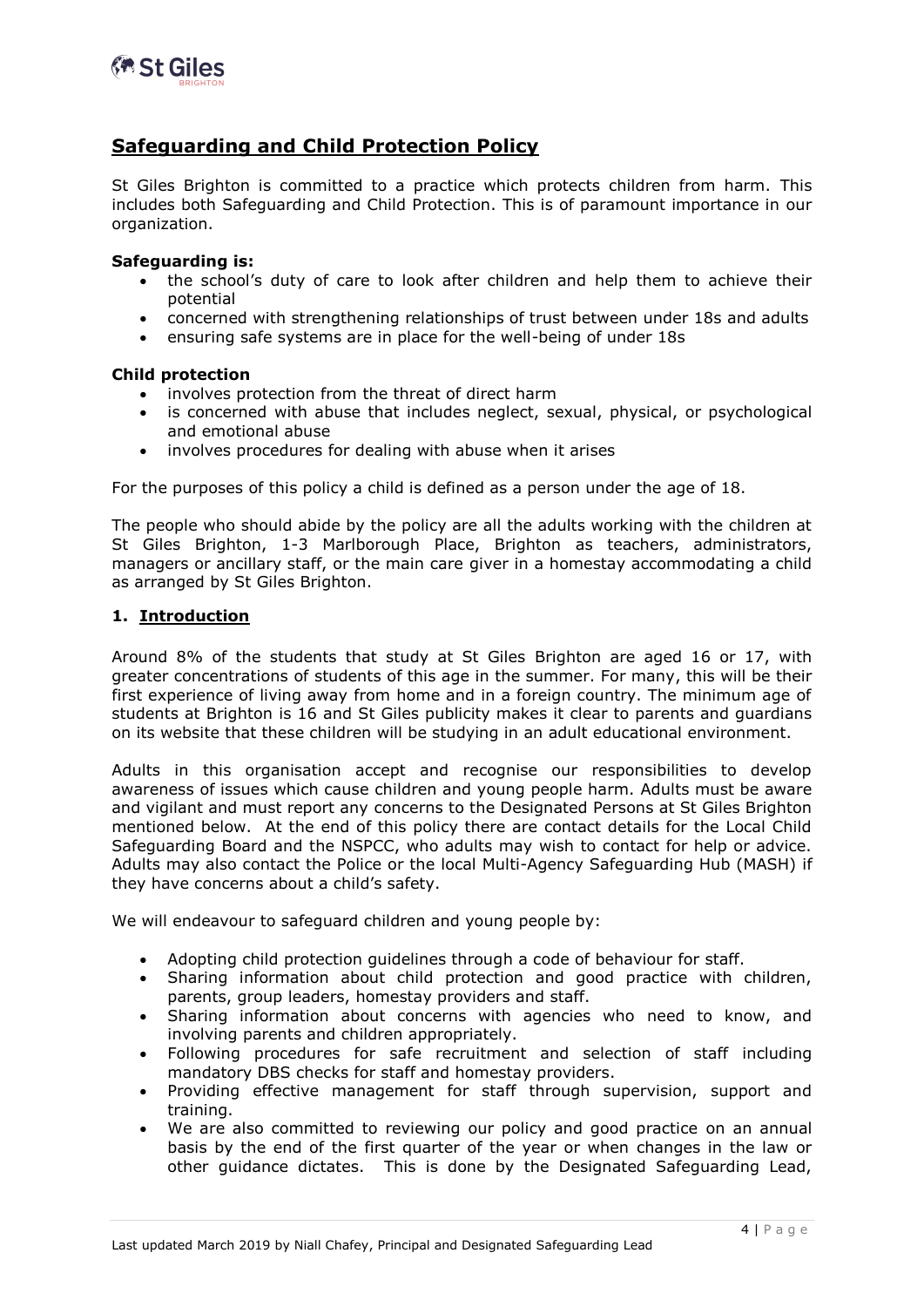

currently the Principal, and draws on feedback from staff, homestay providers and students.

 Holding quarterly forums with children at St Giles Brighton to enable them to suggest changes to our policy.

This policy is for all children in our care, regardless of their nationality, race or gender. They all have an equal entitlement to be protected.

The full policy is given to all staff and to homestay providers accommodating children. It is available on our website [www.stgiles-international.com.](http://www.stgiles-international.com/) There is also a condensed version for students and visitors to the school.

#### <span id="page-4-0"></span>**2. Designated Safeguarding Persons and Designated Safeguarding Lead**

The Designated Safeguarding Lead (DSL) is Niall Chafey, the Principal, who has overall responsibility for implementing this policy, providing training and who will be involved with any major decisions relating to child protection. The DSL will liaise when necessary with the Local Child Safeguarding Board. The DSL has received Level 3/Designated Safeguarding Officer training. He can be reached on 218 on the St Giles internal phone network or via the emergency phone on 07816 414660. In the DSL's absence, the Director of Studies, Nicky Gamble, will take on the responsibility of reporting concerns to the appropriate authorities. She can be reached on 204 on the St Giles internal phone network or via the emergency phone on 07816 414660. Nicky has also had Level 3/Designated Safeguarding Officer training.

St Giles Brighton has two Designated Safeguarding Persons (DSP). The identity of the Designated Safeguarding Persons is advertised in the Student Guide and around the school and is made known to all students on their arrival. The DSPs meet newly-arrived under-18s during their first week and are their point of contact for day to day matters throughout their course. The DSPs are currently Carla Argiolas and Justine Friedman, who are based in the Accommodation and Welfare Office in Room 25 on the second floor of 1 Marlborough Place at St Giles Brighton. They can be reached on 400 or 402 on the St Giles internal phone network or on 01273 671746 from outside the school, or via the emergency phone on 07816 414660. The DSPs have both received Level 2/Advanced Safeguarding Children training and they cover each other's absences. Until early 2015 the DSPs were referred to as Child Protection Officers or CPOs.

If any student, homestay provider or staff member has any concerns about the welfare of any child, this should be reported to one of the DSPs or to the DSL.

#### **Training**

The Principal has responsibility for ensuring that all adults working for or with St Giles have Safeguarding training to an appropriate level.

As a starting point all members of staff and homestay providers receive a copy of the School's Safeguarding Policy.

In addition to the training undergone by the DSPs and the DSL all staff at St Giles Brighton undergo Level 1/Introduction to Safeguarding Children training as a matter of course. This takes the form of an online course delivered by the Child Protection Training UK. Several key members of staff in addition to the DSPs and the DSL have also undergone Level 2/Advanced Safeguarding Children training.

All staff are asked to redo their training every three years and may be asked to complete the next Level of Child Protection training if appropriate. The Principal keeps a record of training done so that updates are done within the prescribed period.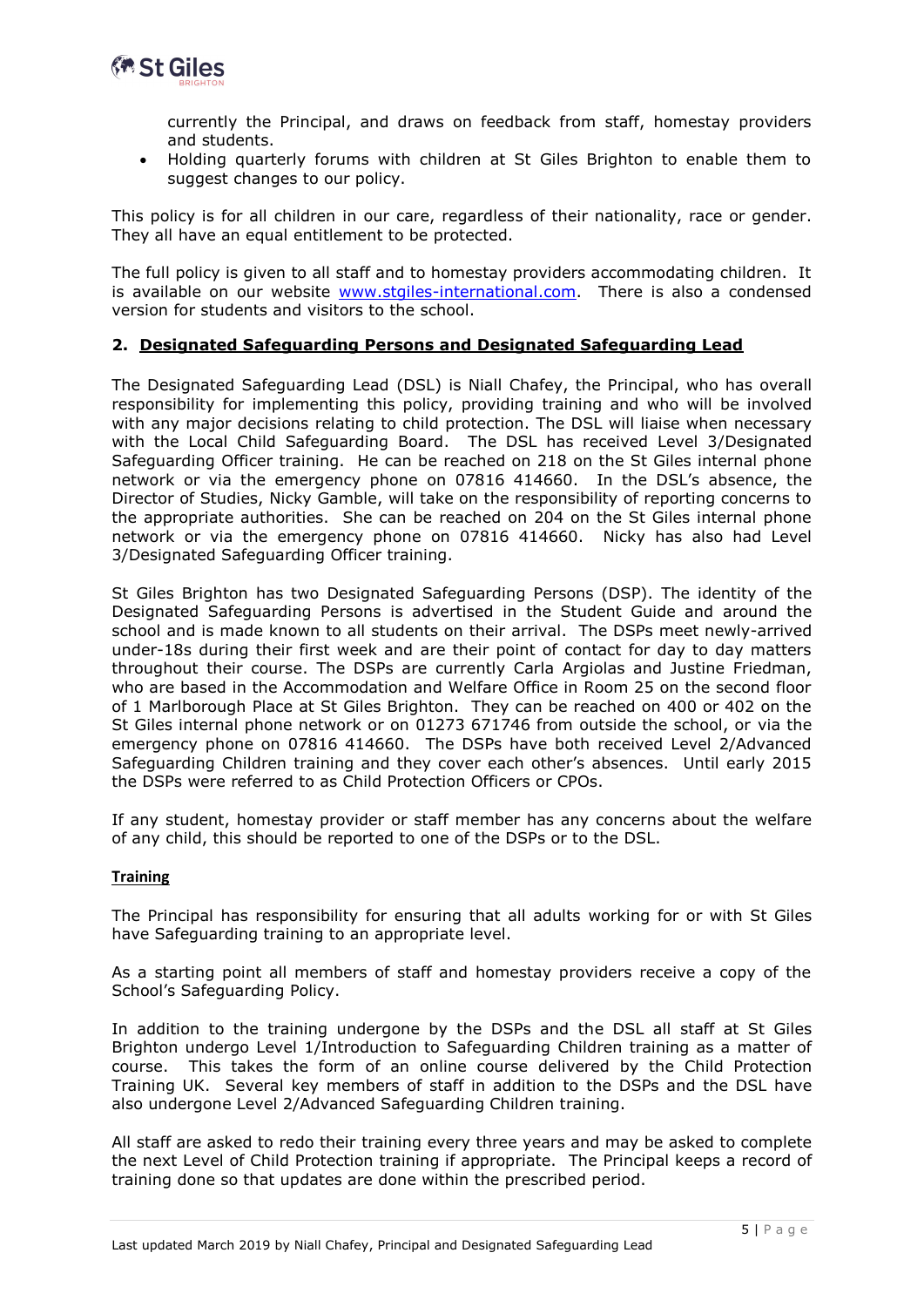

The DSPs and the DSL will also participate in relevant local and national training events in relation to their Safeguarding roles.

#### <span id="page-5-0"></span>**3. Staff Recruitment Policy**

St Giles Brighton is committed to the safer recruitment of staff, homestay providers, group leaders and other service providers. The St Giles International Staff Handbook states that St Giles has a commitment to safeguarding children in our care and that all adults associated with the company will be expected to share our ethos of active engagement in looking after under-18s safely.

To ensure that employees working for St Giles are suitable for work with children, the following procedures will be followed:

All prospective staff must submit a CV with their application and all gaps in CVs must be explained satisfactorily. Proof of qualifications will be required and a reference will be followed up. The reference request will ask if the referee has any reason to believe that the employee is unsuitable for work with children. Staff will be required to affirm that there is no reason why they should not be employed in situations where they have responsibility for, or substantial access to, persons under 18. At interview prospective employees will be asked about their attitude to working with under-18s.

Staff members are asked to agree to undergo a fresh enhanced DBS check before they commence employment with the school. Recent DBS checks requested by previous employers are not always transferable. The School will note the date and reference number of the application but will not retain any original DBS certificates on file. The DBS check is valid with the school for a period of three years. The main carer in homestay providers accommodating under-18s will also undergo a DBS check prior to receiving students.

A record will be kept of decisions reached by the Principal and the Director of Studies in relation to teaching or administrative staff, or by the Principal and the Senior Accommodation and Welfare Officer in relation to homestay providers, in the case of a criminal record being revealed by the DBS check.

We encourage all applicants called for interview to provide details of any criminal record at an early stage in the application process. We request that this information is sent under separate, confidential cover, to the Principal, and we guarantee that this information will only be seen by those who need to see it as part of the recruitment process. Unless the nature of the position allows St Giles to ask questions about a person's entire criminal record, we only ask about 'unspent' convictions as defined in the Rehabilitation of Offenders Act 1974.

At the same time, if a DBS check subsequently reveals matters which materially affect the suitability of a person for employment with St Giles, the school will discuss matters with the prospective employee and reserves the right to withdraw any provisional offer of appointment or to terminate a contract under the Disciplinary Procedure for misrepresentation or failure to disclose material facts during the job application/interview process.

It is against the law for the school to knowingly employ anyone who is on the DBS children's barred list.

If a DBS check has not come back by the time the applicant is due to start work, there should be exceptional and justifiable circumstances for employment to commence prior to receiving clearance. However, under such circumstances the employee would not be permitted to have unsupervised access to Under 18s. Homestay providers will not be given students to accommodate until we have completed the DBS check.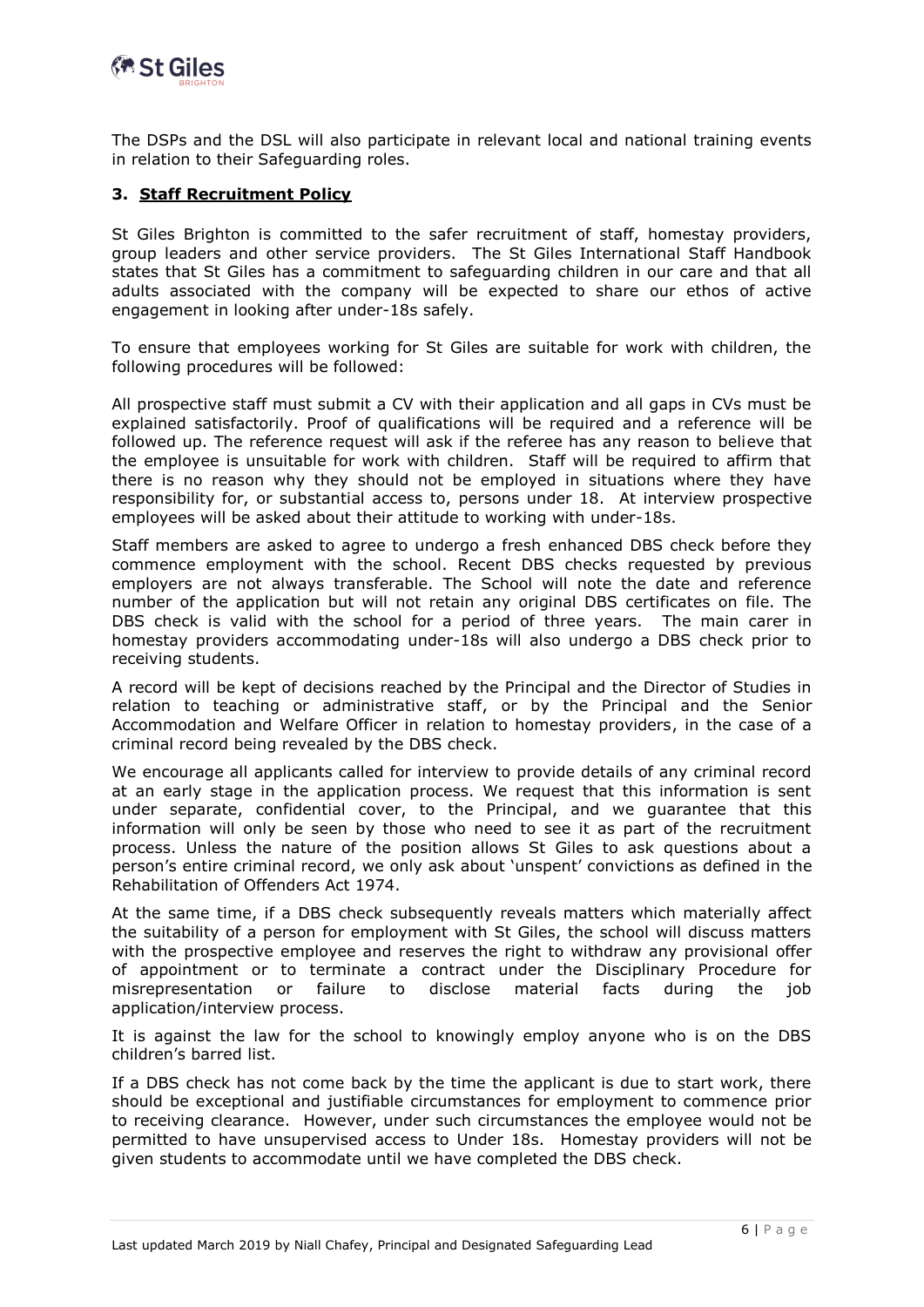

St Giles has a written policy on the recruitment of ex-offenders, which is available to all Disclosure applicants at the outset of the recruitment process.

An applicant's suitability to work with children will be judged on a case by case basis and in light of the results of the relevant pre-appointment checks carried out on him or her. The fact that a person has a criminal record does not automatically make him or her unsuitable to work with children. St Giles will make a judgement about suitability taking into account only those offences which may be relevant to the particular job or situation in question. In deciding the relevance of convictions a number of points will be considered

- *Seriousness and nature of offence/s* in general, serious convictions for sexual, violent or drug offences will be particularly strong contra-indicators for work with children. This includes assault and violence against a person, affray, riot and violent disorder, aggravated criminal damage, arson, drink and drug induced driving, drug offences, robbery and sexual offences.
- *Nature of appointment* will help to assess the relevance of the conviction. For example, serious sexual, violent, drug or drink offences would give rise to particular concern where a position involves the care or supervision of children or teaching, training or instruction of children. Driving or drinking offences would be relevant in situations involving transport of children.
- *Age of offence/s* offences which took place many years in the past may often have less relevance than recent offences. However, convictions for serious violent or sexual offences are more likely to give cause for concern than for instance an isolated case of dishonesty committed when the person was young. The potential for rehabilitation must be weighed against the need to protect children.
- *Frequency of the offence/s* a series of offences over a period of time is more likely to generate cause for concern than an isolated minor conviction.

The disclosure should be discussed with the prospective employee. It is necessary to verify that the information contained on the disclosure does indeed relate to the person concerned. This verification must be sought prior to any judgements being made. The discussion will also aid the decision making process, and should again broadly focus on the seriousness and nature of the offence/s, the nature of the appointment, age of offence, frequency of the offence/s and any concealment of offences at the application process.

Based upon the findings of this discussion, a judgement will be made with regard to the suitability of the prospective employee. This decision is not taken in isolation – at least two people should be involved; the Local Safeguarding Children Board may be able to offer support. A record made of the decision, bearing the judgement and the Principal's signature is kept on record in the Principal's office.

On occasions it is not possible for certain applicants to get a criminal record check. For a British national returning to the UK after working overseas where the authorities have refused to provide a record check because they are a British national, we will request a DBS check for their UK records and will take additional care with the other recruitment checks: checking identification and qualifications and obtaining proper references, and supervision.

For an overseas national, we will document what action has been taken to obtain a check and why this has not been possible, and take additional care with identity and qualification checks, exploring employment history and obtaining references. Based upon our findings, a judgement is made with regard to suitability for the role and the level of supervision.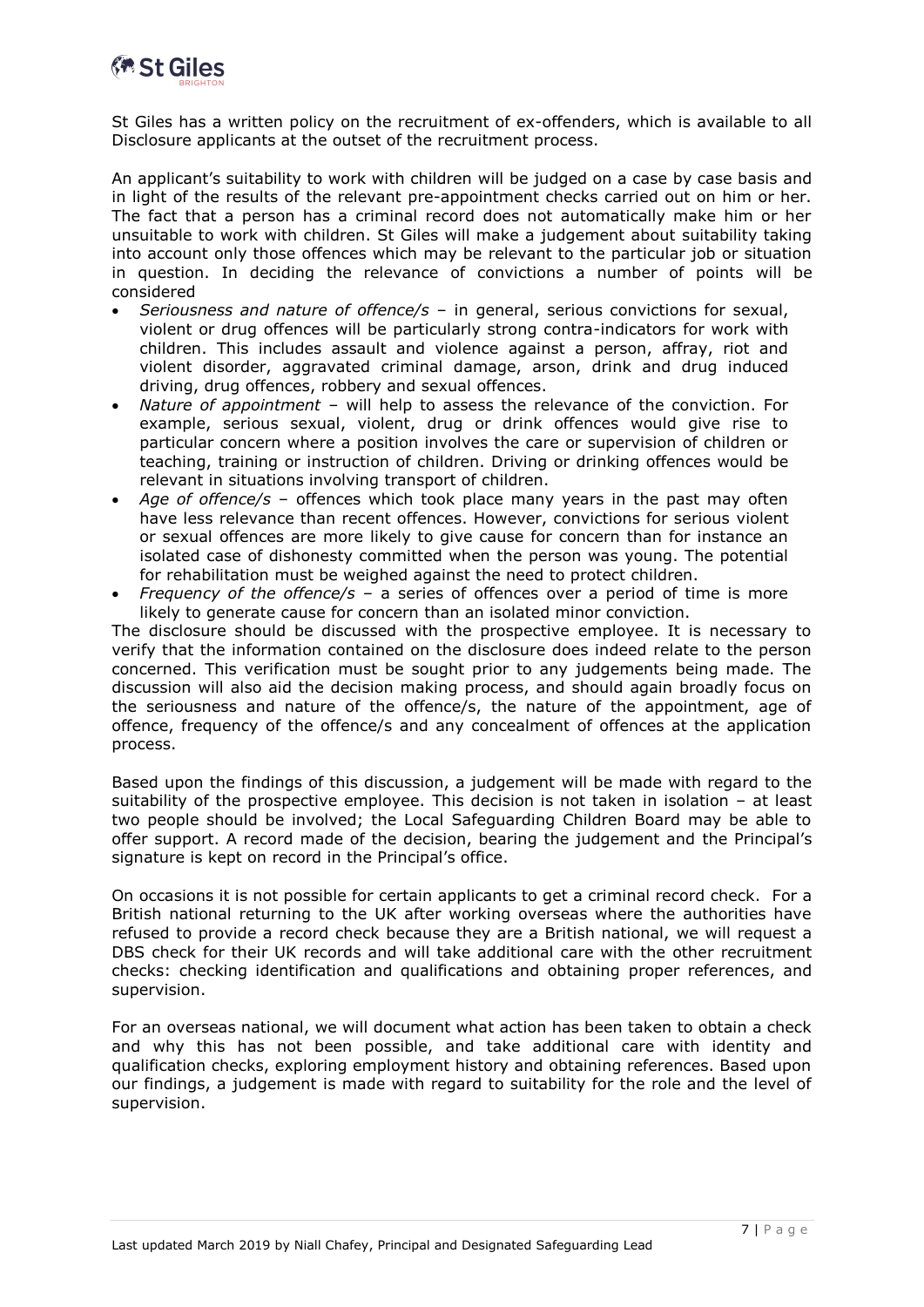#### **Guidance on handling delayed suitability checks**

St Giles Brighton requires all members of staff to submit to a pre-employment DBS Enhanced check **prior** to taking part in regulated activity. In rare cases the results of these DBS checks may not be available to the school prior to the start of the employment period.

#### **All prospective employees**

The DOS (for teachers) or the Principal (for admin staff) should:

- 1. Conduct an online check of List 99 (**List 99** is a register of men and women who are barred from working with children by the Department of Education and Skills (DfES).) [www.onlinecrbcheck.co.uk.](http://www.onlinecrbcheck.co.uk/)
- 2. A rationale explaining why that individual has been employed must be produced and the following controls must be put into effect.
- 3. Be vigilant for any unreasonable or unexplained delays in the processing of either part one or part two of the DBS Enhanced application.

In addition to the above managers should risk assess the potential threat that the unchecked employee may pose to under-18s and vulnerable adults and introduce appropriate safeguarding controls. Some suggestions are outlined below:

#### **Risk Management Measures for Teachers**

The member of staff must:

- 1. Wear a red lanyard while in the building. The red lanyard signifies to other members of staff that the vetting process to ascertain the suitability of that individual to work with under-18s has not been concluded. The lanyard must be easily visible at all times.
- 2. Not take part in any social programme activity.
- 3. Not take any group of students off the school premises.
- 4. Not remain alone with any student who is under the age of 18 or any vulnerable adult unless the meeting is part of the school's formally supervised range of activities including: placement testing and 1-2-1 feedback.
- 5. Follow the staff code of conduct as outlined in the safeguarding and child protection policy.

#### **Risk Management Measures for Administrative Staff**

The member of staff must:

- 1. Wear a red lanyard at all times in the building. The lanyard must be easily visible.
- 2. Not take part in any social programme activity.
- 3. Not remain alone with any student who is under the age of 18 or any vulnerable adult unless the meeting is part of the school's formally supervised range of activities.
- 4. Follow the staff code of conduct as outlined in the safeguarding and child protection policy.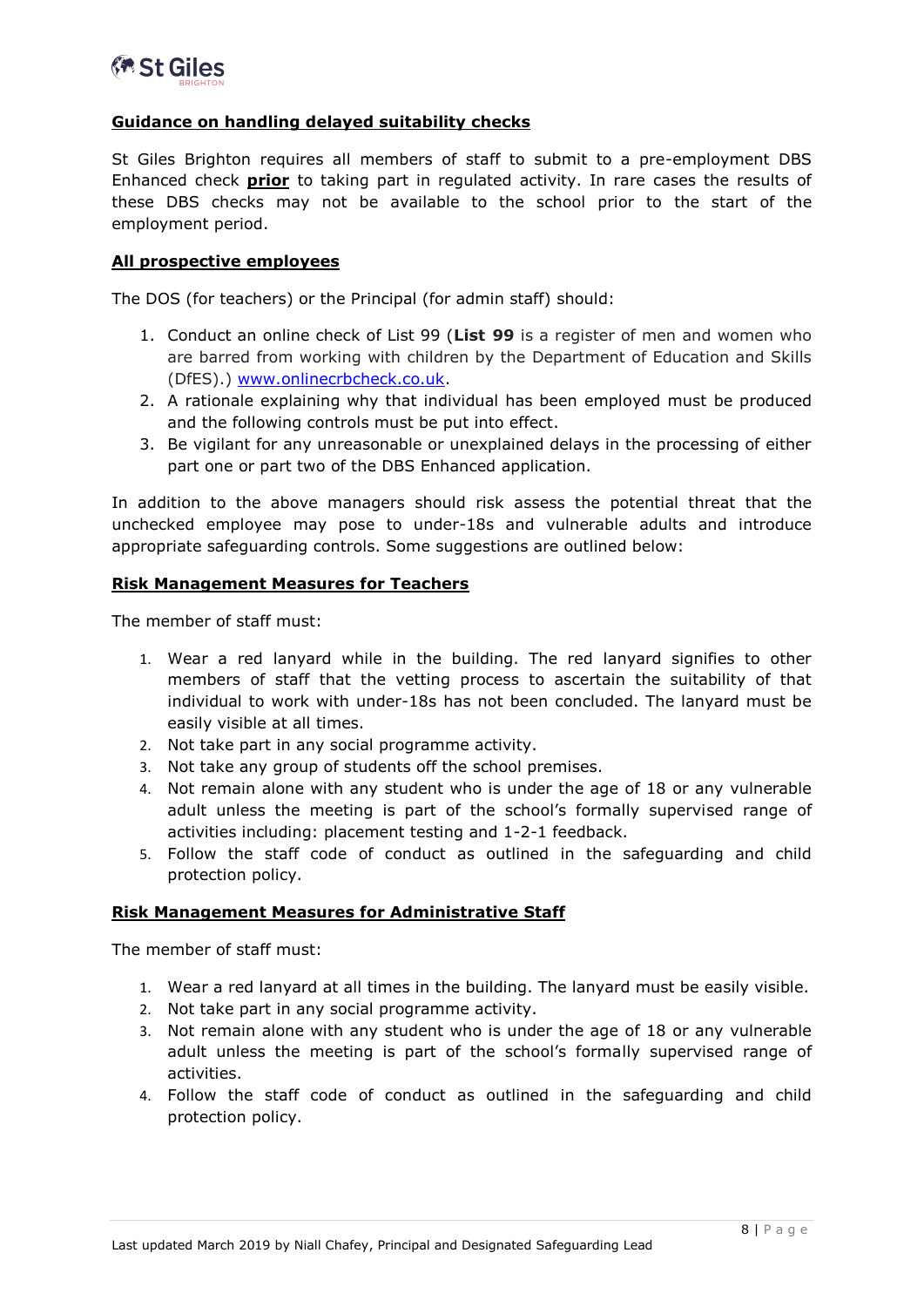

#### **Regulated activity: children**

Regulated activity in relation to children can be split into two main categories, these include activities and places of work.

Those working in specified activities will be classed as engaging in regulated activity. Put simply, this is anyone who is **teaching/training/instructing/coaching/caring for or supervising children**.

Anyone who is carrying out such a role would most likely be eligible for an enhanced DBS check, with a children's barred list check.

Applicants would also be classed as working in regulated activity if they were working in a specified establishment. These are referred to as a limited range of [establishments,](https://www.gov.uk/government/uploads/system/uploads/attachment_data/file/550197/Regulated_activity_in_relation_to_children.pdf) and include, but are not limited to:

- **Schools**
- Children's homes
- Nurseries

Permanently working in these institutions would mean an applicant was engaging in regulated activity, e.g. those working as teachers, nursery nurses, or caretakers.

For those who work in these establishments sporadically, such as contractors or photographers, their eligibility for a check would be determined by the frequency of their work. To be eligible for a DBS check they would need to work in any one of these specified places **more than three times in a 30-day period**. [Source: <https://www.ucheck.co.uk/what-does-regulated-activity-mean/> ]

With regard to homestay providers, St Giles' policy at present is to run enhanced DBS checks only on the main care-giver. We ask the main care-giver to ensure that all other adults in the homestay are aware of our Safeguarding and Child Protection Policy and we ask other resident adults to complete a self-declaration form saying that they are suitable to host children. Brighton & Hove City Council and the Police have a policy of informing the school if they have concerns about particular adults known to reside at the same address as a main care-giver undergoing a DBS check.

We maintain a Single Central Record of the recruitment and vetting checks undertaken in respect of all staff in regulated activity with under-18s before they start employment at St Giles Brighton. The Record is checked and updated regularly by the Principal.

A similar record for homestay hosts who have been DBS checked is kept by Carla Argiolas in the Accommodation Office.

#### <span id="page-8-0"></span>**4. Staff Code of Conduct**

#### <span id="page-8-1"></span>**4.1 Statement of Intent**

It is the policy of St Giles International to safeguard the welfare of all children by protecting them from all forms of abuse including physical, emotional and sexual harm. This organisation is committed to creating a safe environment in which young people can feel comfortable and secure while engaged in any of St Giles' programmes. Staff and homestay providers should at all times show respect and understanding for the individual's rights, safety and welfare, and conduct themselves appropriately.

#### <span id="page-8-2"></span>**4.2 Guidelines for all St Giles Staff and Homestay Providers**

The following guidelines are intended to protect both adults and children from any behaviour or actions that may be misconstrued.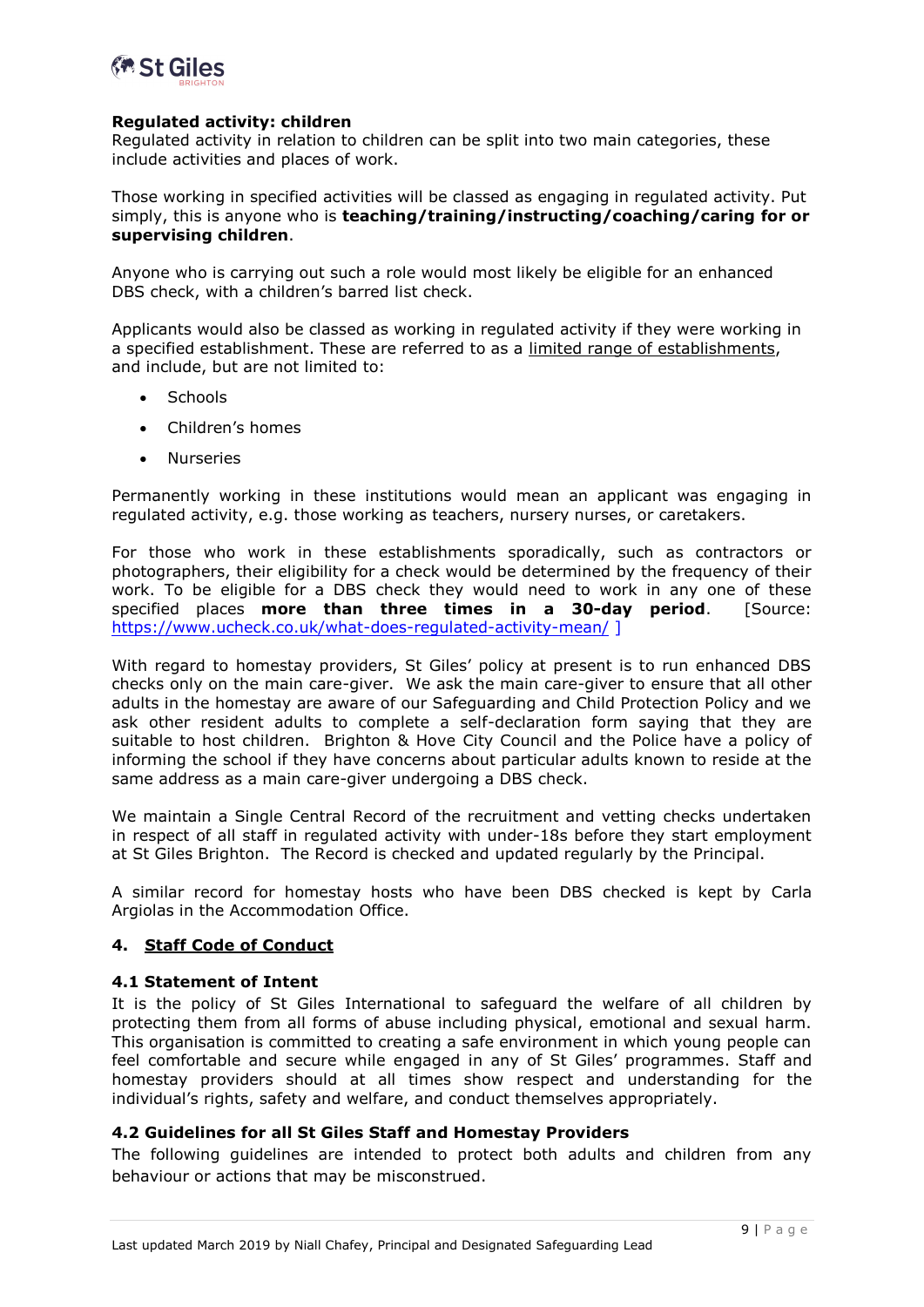

#### **Attitudes**

Staff and homestay providers should be committed to:

- Treating children and young people with respect and dignity.
- Always listening to what a child or young person is saying.
- Valuing each child and young person.
- Recognizing the unique contribution each individual can make.
- Encouraging and praising each child or young person.

#### **By Example**

Staff and homestay providers should endeavour to:

- Provide an example, which we would wish others to follow. This includes presenting oneself appropriately. Teachers and staff should be dressed smartly and homestay providers must be careful to ensure that they are not seen in a state of undress by children in their care.
- Use appropriate language with children and young people and challenge any inappropriate language used by a young person, child or an adult working with young people.
- Not to interact with children in their care if they are under the influence of alcohol or drugs. Adults have a responsibility not to encourage children to drink alcohol, take drugs or smoke
- Respect a young person's right to privacy.

#### **One To One contact**

Staff and homestay providers should:

- Not spend excessive amounts of time alone with children, away from others.
- In the event of having to meet with an individual child or young person, make every effort to keep this meeting as open as possible.
- If privacy is needed, ensure that other staff are informed of the meeting and its whereabouts. For these meetings there should be two members of staff, one male and one female, present. Staff members are strongly advised against meeting a child alone in a closed space, especially of the opposite sex.

#### **Physical contact**

Staff and homestay providers should never:

- Engage in sexually provocative or rough physical games, including horseplay.
- Do things of a personal nature for a child or a young person that they can do for themselves.
- Allow, or engage in, inappropriate touching of any kind.

#### **General**

Staff and homestay providers should:

- Be aware that someone might misinterpret their actions no matter how well intentioned.
- Never draw any conclusions about others without checking the facts.
- Never allow themselves to be drawn into inappropriate attention-seeking situations such as tantrums or crushes.
- Never exaggerate or trivialise child abuse issues or make suggestive remarks or gestures about, or to a child or young person, even in fun.

#### **Bathrooms and Bedrooms**

Homestay providers for children must be particularly careful to ensure that children enjoy privacy in the bathroom and bedroom whilst they are in their care. All bathrooms should be fitted with a lock that can only be activated from inside the bathroom and windows or glazing in doors must allow for complete privacy. Adults should knock before opening the door to the bedroom of any child in their care and should not enter the child's bedroom unless in an emergency.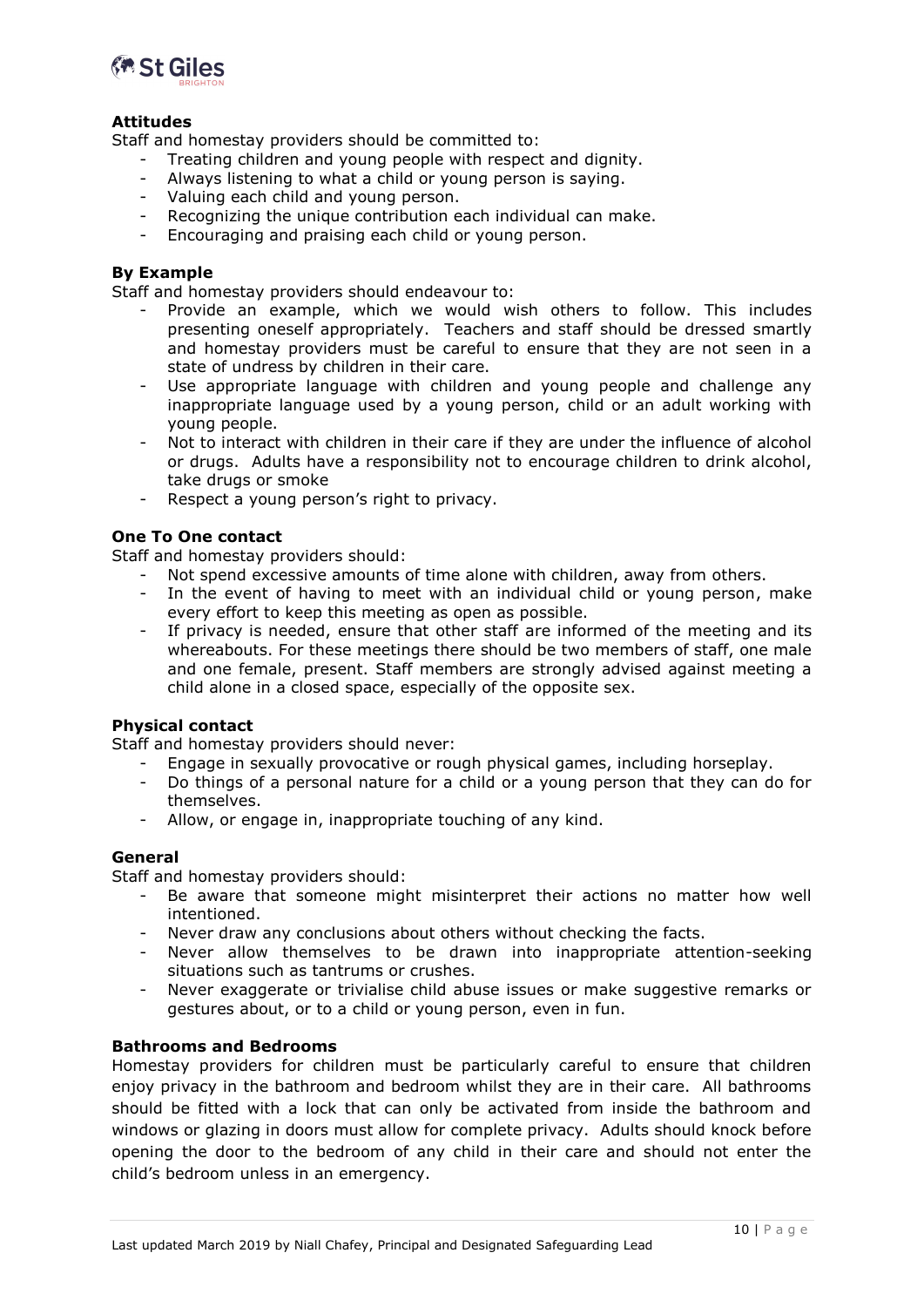

#### **Transport**

St Giles Brighton uses Ace Travel for its taxi transfer service. All taxi drivers employed by Ace Travel have undergone and passed enhanced DBS checks and have undertaken safeguarding and disability awareness training.

St Giles Brighton uses UK Study Tours for its weekend excursions on the Social Programme. All tour guides used employed by UK Study Tours have undergone and passed enhanced DBS checks.

#### <span id="page-10-0"></span>**4.3 Electronic contact with students under-18 and Internet Policy**

Electronic contact is defined as the communication or publication of information (including images) between two or more people using an electronic device. This may occur using (but is not limited to) landline and mobile phones, other handheld electronic devices, gaming equipment and computers. Electronic contact may include but is not limited to voice communication, text communication, instant messaging, email, social networking sites, blogs, photos and videos.

This policy applies to the relationship between students and staff and homestay providers before, during or after a course.

Staff and homestay providers must request permission from the employer for any electronic contact with a student which is of a non-professional nature before, during or after a course. This may be necessary when needing mobile phone numbers from students for an excursion but social-networking on Facebook etc is strictly prohibited.

In any electronic contact with students, staff and homestay providers must pay particular attention to use neutral, un-emotive language that will not be misconstrued. Staff and homestay providers must not exchange any information with a student that they would not be happy to share with the child's parent or carer.

When teachers wish to receive content, such as homework submission, electronically from students, this will be done using the open access staff email address.

The WiFi network and all computers at St Giles Brighton have a robust firewall that prevents anyone accessing inappropriate content on the Internet. Homestay providers must ensure that children in their care are not able to access inappropriate content on the Internet. Inappropriate content includes websites displaying pornographic material, facilitating suicide, or encouraging extremism or radicalization.

#### <span id="page-10-1"></span>**4.4 Anti-bullying policy**

St Giles has a written policy on bullying for staff in its Staff Handbook, and one for students in the Student Handbook. A poster dealing with this issue is also displayed in each classroom.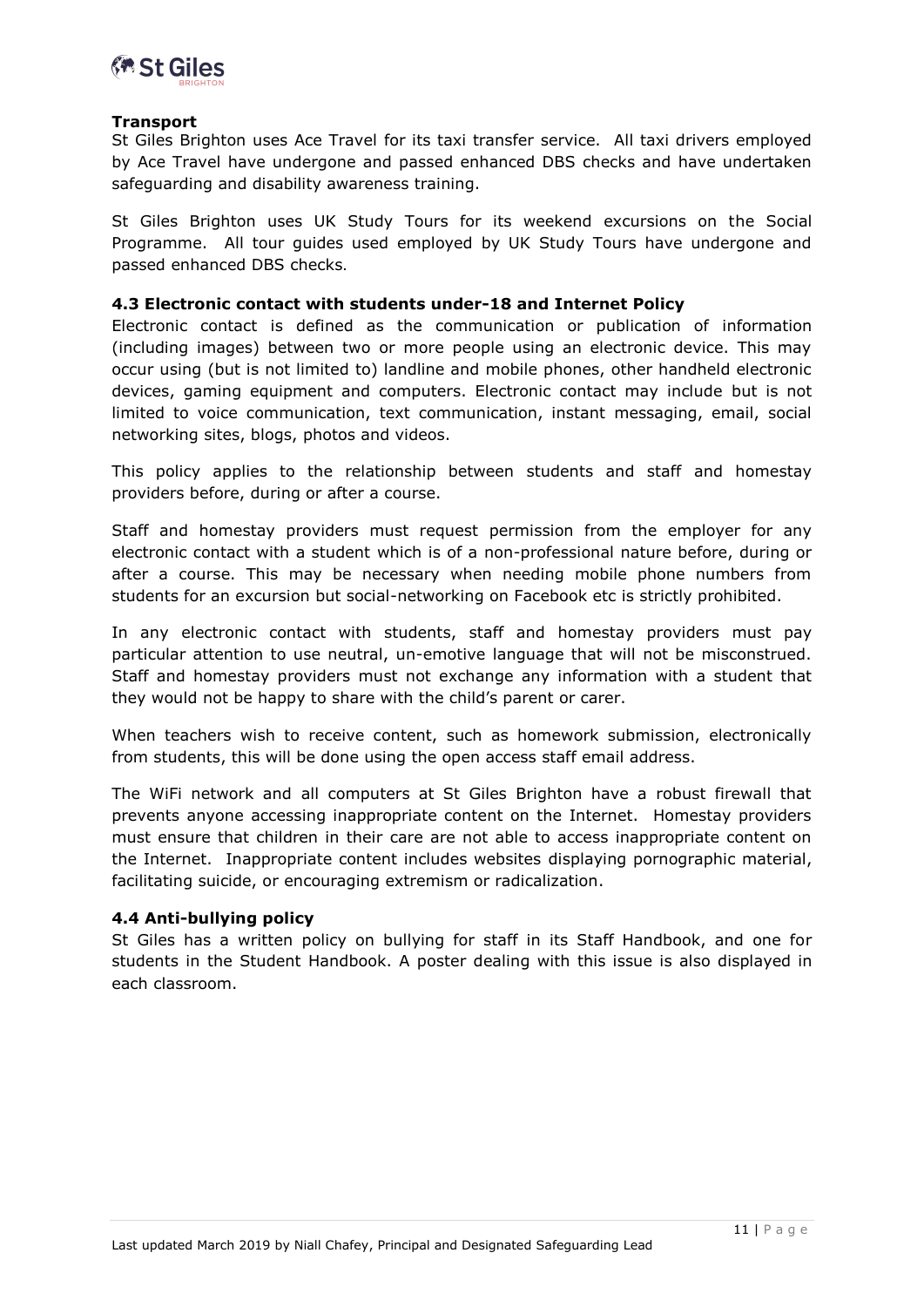

#### <span id="page-11-0"></span>**5. Safeguarding Procedures**

St Giles uses a range of ways to look after under-18s to ensure their safety and wellbeing.

The Principal conducts daily tours of the school's common ways to check for any fire or health and safety risks that might present a danger to students or staff. In addition an external assessor conducts a regular fire risk assessment of the school buildings. Our policy is to act promptly in response to recommendations made in the risk assessment reports.

There are Health and Safety representatives on the teaching and administration staff, currently Richard King and Sue Laker respectively, who flag up any H&S concerns to the Principal. Individual staff members or students can also approach the Principal directly with H&S concerns.

All new students watch a slideshow presentation by the Principal or his deputy on their first day at St Giles, during which they are made aware of our fire safety and first aid policies.

All students have 1-1 feedback meetings with their main class teacher every two weeks. This affords the school an opportunity to check on the general welfare of each student as well as eliciting feedback from the student about their course and their accommodation. Any serious concerns expressed by students are followed up by arranging a meeting with the Accommodation and Welfare Office, the Director of Studies, or the Principal.

All students are invited to complete a questionnaire at the end of their first week at St Giles in which they are asked for their opinion about the school and its services. Any serious concerns expressed by students are followed up by the Accommodation and Welfare Office, the Director of Studies, or the Principal.

During their first week in the school all students under the age of 18 have a meeting with one of the Designated Safeguarding Persons, Carla Argiolas or Justine Friedman, to check that they have settled in with their homestay and have no particular welfare issues. Under 18s are invited to liaise with Carla or Justine if they have any welfare concerns during their time at St Giles.

The following specific safeguarding measures are followed at St Giles Brighton in order to help keep students who are under-18 safe from harm.

#### <span id="page-11-1"></span>**5.1 Weekly lists**

The Designated Safeguarding Person compiles a weekly list of new and existing students who are under the age of 18. The list is circulated to key staff and a copy is also held by the emergency phone holder. The emergency phone holder keeps up-to-date next of kin details with her or him.

#### <span id="page-11-2"></span>**5.2 Absence from school**

All students who are under 18 years old must sign to confirm that they are present in school when they arrive for their lessons. The signing list is displayed in the corridor near the Main Office. The Assistant Directors of Studies follow up any incidences where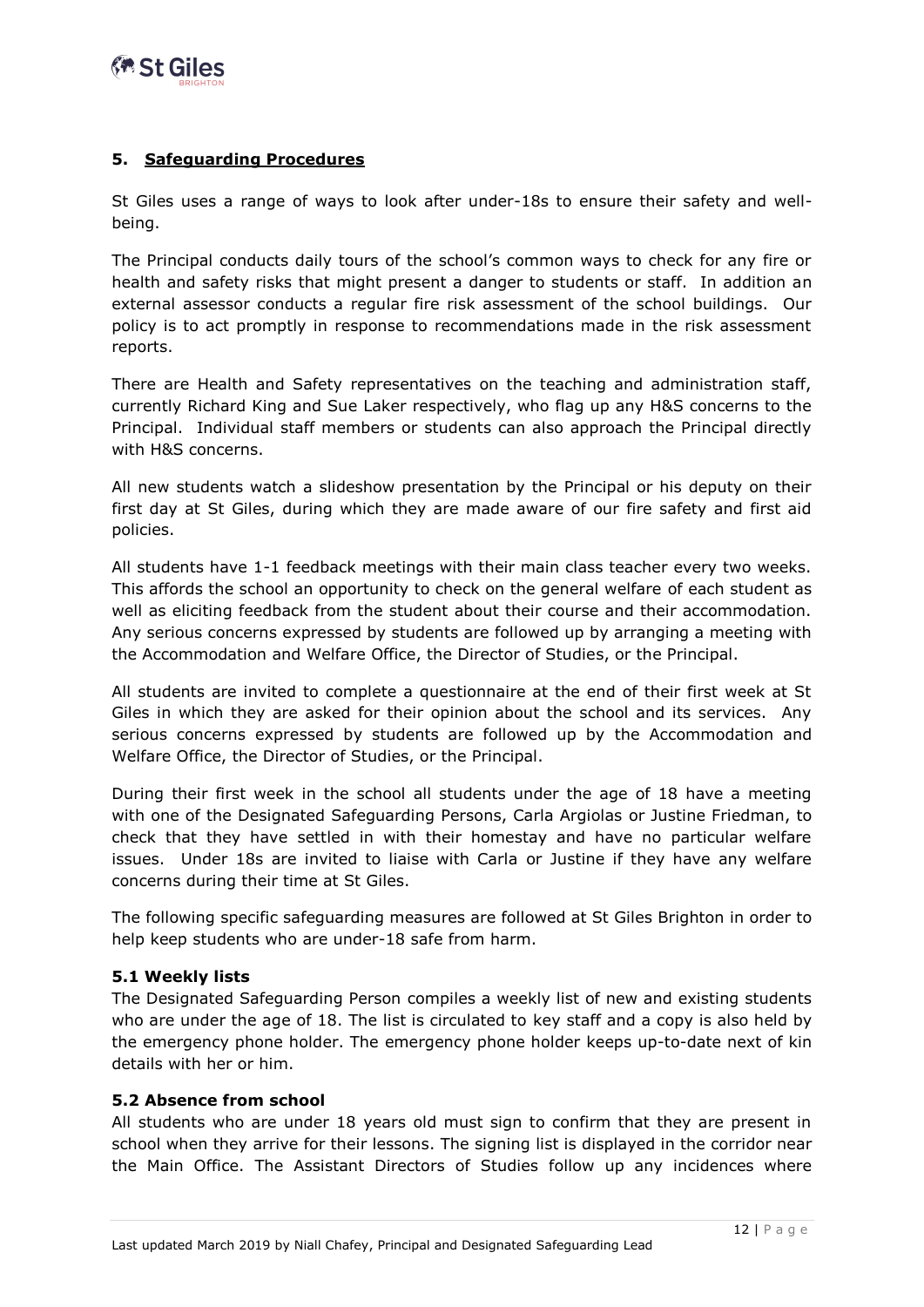

students have not signed in and inform the Designated Safeguarding Person(s), who will then attempt to make contact with the student to establish the reason for their absence and to ensure that they are safe.

Any under 18s arriving more than 10 minutes late for lessons will not be barred from entering the class as adult students are but will be allowed to enter. Their late arrival will be reported to the Designated Safeguarding Person, though, and any pattern of late arrival will be followed up.

The age of students is also clearly indicated in class registrars and teachers must report the absence of any students who are under the age of 18 immediately if they are in class and subsequently leave before the scheduled end of lesson time.

If a student under the age of 18 is absent more than once in a week, the Designated Safeguarding Person(s) will inform the student's parents or guardian and, where applicable, their agent.

In instances of repeated lateness or absence, the Designated Safeguarding Person(s) will discuss the matter with the Principal, who will inform the student's parents or guardian and, where applicable, their agent.

#### <span id="page-12-0"></span>**5.3 Identifying Under-18s**

All students at St Giles Brighton are given a wristband on their first day and are required to wear them at all times. Under-18s are identified by the wearing of a yellow wristband. Adult students are identified by the wearing of a blue wristband. Class registers show students' dates of birth to allow teachers to identify under-18s in their care and such students' names are highlighted in yellow. Records of Student Progress, the document completed by an interviewing teacher on Day One have an indicator on them for students aged under 18.

#### <span id="page-12-1"></span>**5.4 Accommodation**

Students under the age of 18 who do not form part of a group and are not accompanied by an adult family member or guardian are only permitted to be accommodated in homestay accommodation. There is a curfew in place for students who are under the age of 18, 11 pm Sunday to Thursday, 12 am on Friday and Saturday. The main care provider in all homestays accommodating under-18s is DBS checked. In cases where a child does not return before the curfew begins, the homestay should phone the child to ensure they are safe and should inform the school the next day. If the homestay provider is unable to contact the child, they should phone the St Giles emergency phone on 07816 414660. The emergency phone holder will continue to attempt to make contact with the child and if necessary will inform the Police.

#### <span id="page-12-2"></span>**5.5 Leisure activities**

The School runs a series of activities for students as part of its social programme. Risk assessments are created for onsite and offsite events and include consideration of under-18s. Attendance at some activities are advertised and restricted for students who are over 18 only.

Activities are supervised by a member of staff who will have responsibility for ensuring that all under-18s are safe and accounted for. If an under-18 goes missing the supervisor should phone the St Giles emergency phone on 07816 414660. The emergency phone holder will continue to attempt to make contact with the child and if necessary will inform the Police.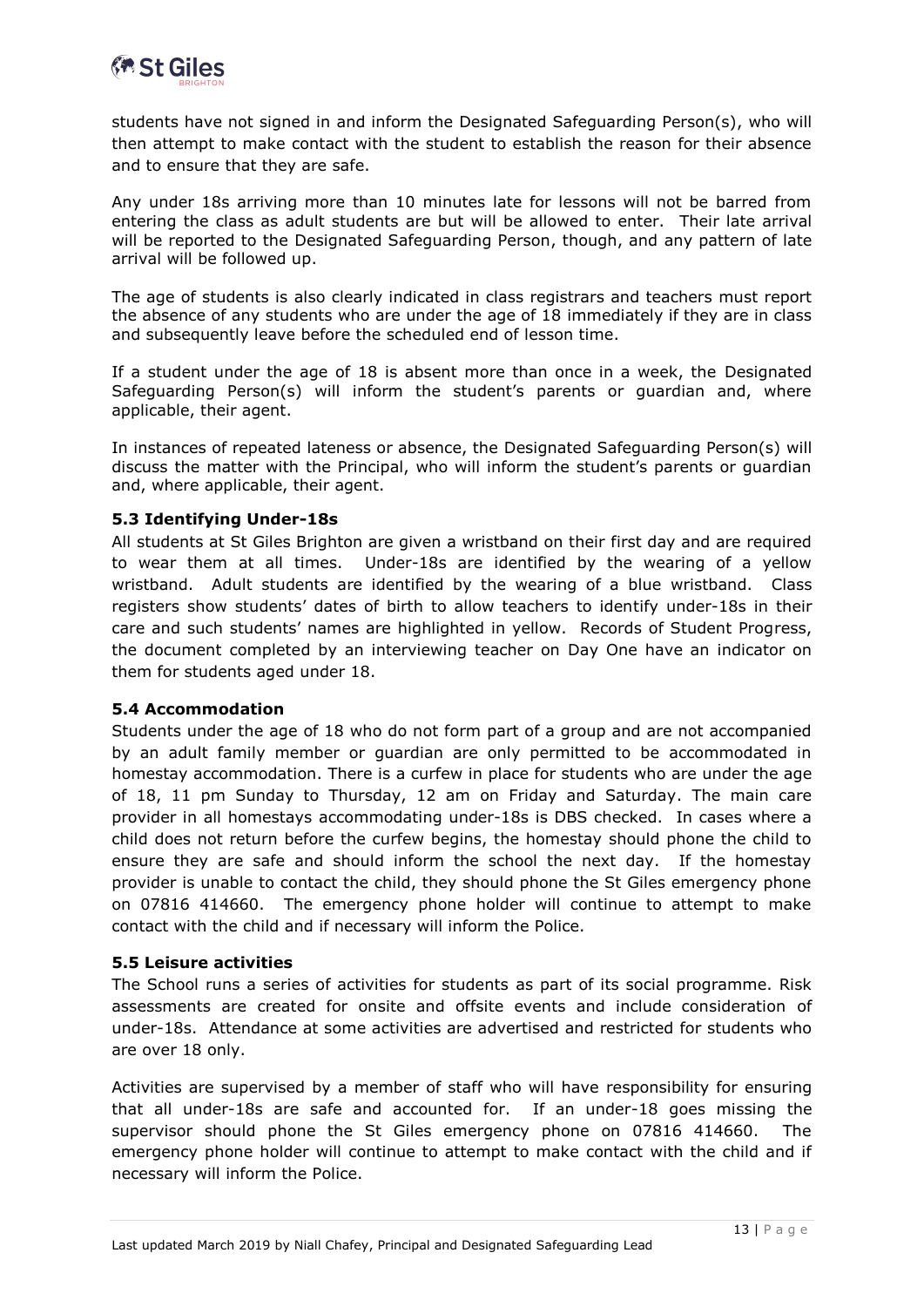

Risk assessments are in place for all social programme activities and participating students of all ages are made aware of the potential risks by the staff member(s) supervising the activity.

Supervision ratios are usually one teacher to every 20 students although certain activities, deemed riskier than others, will have a supervision ratio of one teacher to every 10 students.

#### <span id="page-13-0"></span>**5.6 Taxi transfers**

We strongly recommend that students under the age of 18, book a taxi transfer through the school to facilitate their safe arrival and departure. However, parents may elect to opt out of this arrangement on behalf of their child and should forward the school the details of any relatives or guardians who will be meeting the child. Parents are informed that such arrangements may not be deemed adequate by the UKVI and may hinder their child's entry into the UK.

#### <span id="page-13-1"></span>**5.7 Outside of school**

All under-18s are given a yellow wristband on their first day with the school's emergency phone number on it. A duty officer is available to take calls outside of the school's normal opening hours. Under-18s are given advice about how to stay safe in Brighton during their induction by the Designated Safeguarding Person.

Advice includes, but is not limited to, the following: ways of travelling (stay in pairs and groups), plan how to get home in advance of evenings out, ensure the mobile phone is fully charged, save the number of a reputable taxi firm, inform about the laws that apply to under-18s, and tell friends and hosts where they are going.

#### <span id="page-13-2"></span>**5.8 Vetting of other adults**

The School will ensure that it receives written confirmation from its partner organisations including its taxi transfer partner that they have effective and rigorous staff vetting procedures in place that include an enhanced DBS check for their staff members.

Agents will also be asked to provide confirmation that they have obtained a certificate of good conduct provided by the local law enforcement agency for any group leaders escorting groups that include under-18s.

Normally visitors to the school buildings must not be allowed past the reception area without being escorted by a member of staff.

There are certain instances, however, where visitors are permitted to visit designated parts of the building but they must report to Reception and wear a lanyard with visitor ID at all times. These include:

- Known contractors and regular delivery staff. They would normally be expected to wear a uniform and ID badge provided by their employer while they are on site. If the visit is not a regular visit, contractors would normally need to be escorted.
- Students attending the free lesson in the afternoons of a CELTA teacher training course. The movements of these students will be restricted to the areas designated by the teacher training team (Rooms 4 and 29) and their presence will be supervised by the teacher trainers.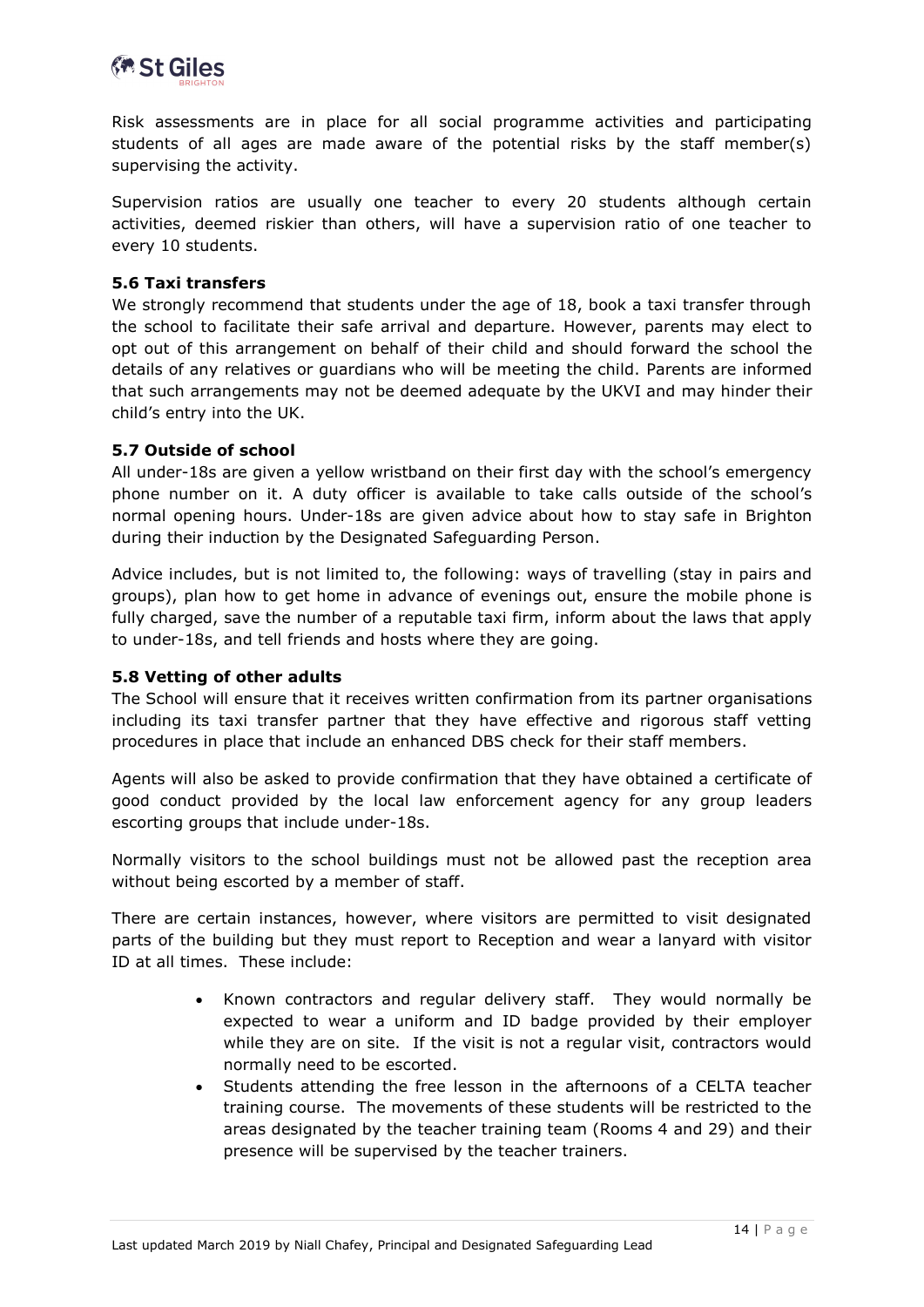

#### <span id="page-14-0"></span>**5.9 E-Safety**

All PCs on the school premises and the student Wifi network in the school are protected by secure firewalls that prevent anyone accessing inappropriate content online. Our U-18 notice boards include advice on E-Safety and offer advice to under-18s about what to do if they receive unwanted contact online or via text.

#### <span id="page-14-1"></span>**5.10 Fire Safety**

Under-18s are nearly always integrated into classes with other children and adults and rarely form closed groups. When we do on occasions have closed groups of children forming exclusive classes we place them in classrooms nearer to fire exits so that they have the shortest possible escape route.

#### <span id="page-14-2"></span>**5.11 First Aid and Medical Care**

Under-18s are reliant on adults for proper medical and first aid provision and may not themselves be the best judge of when to seek assistance. We therefore ask all staff and homestay providers to be especially vigilant in relation to the health of under-18s under their supervision or in their care. Within the school we have trained First Aiders. Staff members supervising social programme activities who are not First Aid trained will contact the emergency services in the case of injury to a child in their care. Homestay providers may be able to offer limited medical care but should help under-18s in their care receive all necessary medical attention through their own GP.

#### <span id="page-14-3"></span>**5.12 Behaviour and Discipline**

Under-18s are expected to follow our school rules in the same way as adult students. Where the safety of an under-18 may be jeopardized by the enforcement of school rules relating to adults, most notably our policy of not allowing students who are more than 10 minutes late into class, Safeguarding takes precedence and under-18s are allowed in to class.

St Giles' student disciplinary code extends to excluding students from the school for more serious misdemeanours. Safeguarding takes precedence and we would not exclude an under-18 unless we had informed their parents and made provision for their safe return home. Please see the St Giles website for our full disciplinary code.

#### <span id="page-14-4"></span>**5.13 Radicalization and Extremism / Prevent**

*Prevent* is a government-backed strategy designed to engineer a greater degree of social cohesion by tackling violent and non-violent extremism and to reduce the threat of radicalisation in our community.

In an ELT context we need to bear in mind that while international students can certainly benefit from a degree of integration into our local communities and from an awareness of British values and characteristics, they are under no obligation to integrate or to adopt these values and characteristics. The vast majority of students come to the UK to improve their level of English for instrumental reasons: employment, study, participation in the global world and for relatively short periods of time.

We should also be sensitive to the fact that language is not free from its relationship with power and that the English language has had its associations with notions of empire and hegemony. This is one reason why our industry has always been very sensitive to issues of identity and intercultural harmony.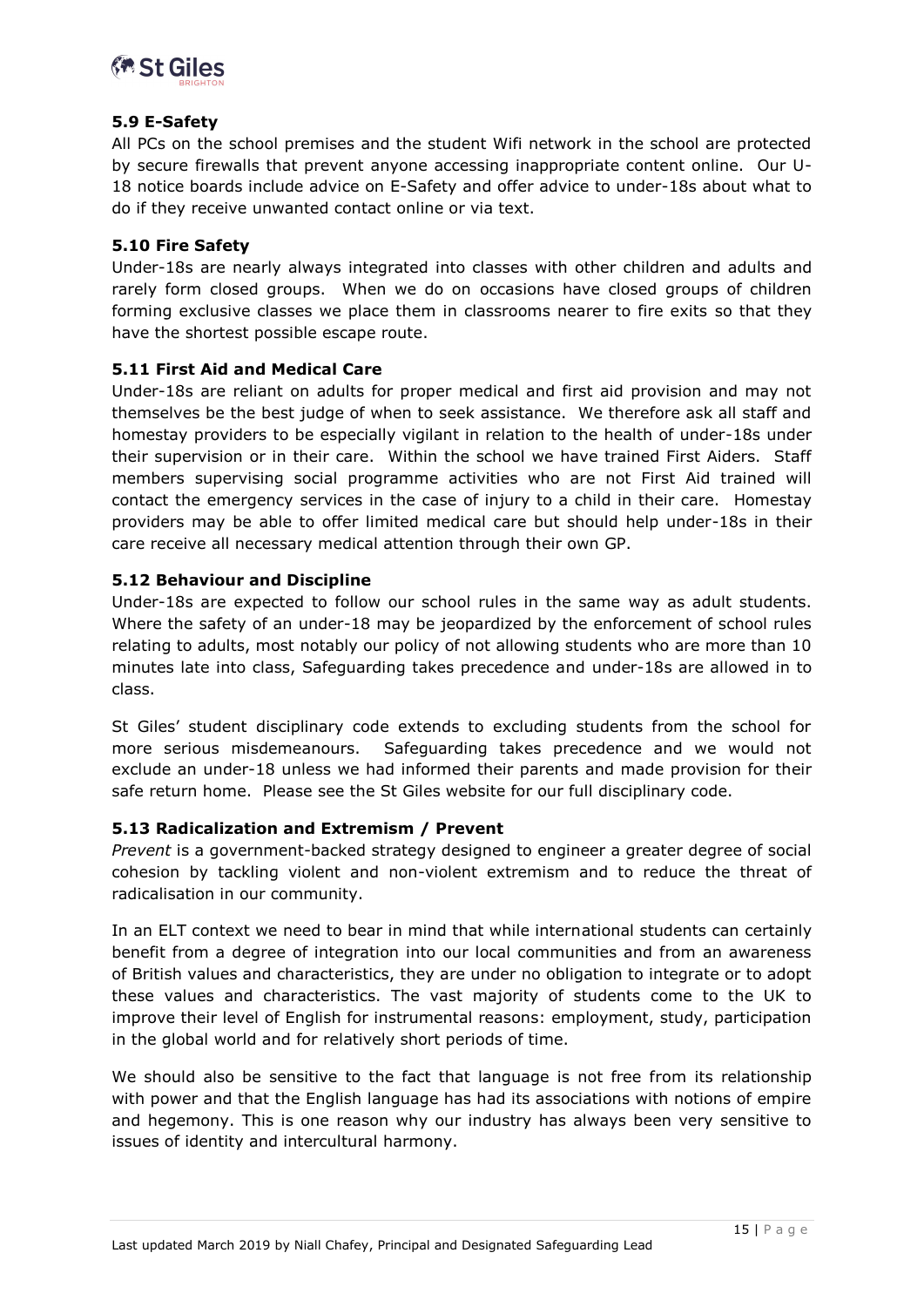

Students and indeed members of staff should, however, respect core British values, follow the laws of this country and refrain from the promotion of radical and extremist views and acts. Our role is to challenge intolerance, to encourage open debate and critical thinking and to identify and protect any individuals who may be at particular risk from radicalisation.

ELT organizations have been identified as areas where extremists may expound their views and try to involve others. Consequently, we have introduced measures to combat this risk.

In keeping with the UK Government's Prevent strategy to combat radicalization, St Giles Brighton expects all staff, students and homestay providers to respect the core British values of Democracy, The Rule of Law, Tolerance and Individual Liberty. All staff undergo Prevent training and are made aware of how the Prevent policy is implemented in the school. The Principal is the Prevent Officer and any concerns about individuals deemed at risk of radicalization should be reported to the Principal or to the Director of Studies in his absence.

From Day One we state our expectations to staff and students about respecting others' views and challenging any behaviour which does not allow students and staff to work easily together. We aim to make our staff and students aware of the risk of radicalization and extremism, especially amongst under-18s from overseas, and to reassure them that they will be supported if reporting any concerns. Our advice to under-18s includes educating them about the need for tolerance and acceptance of a range of views and this is positively encouraged by teachers during lessons. We have a small bank of materials for teachers to use if any issues of intolerance or extremism arise.

We ensure that the school buildings and the George Street residence are environments where everyone feels safe and supported and we do not allow the display or promotion of inappropriate materials or organisations. The school's and the Residence's IT firewalls ensure that appropriate filters are in place and we aim to foster e-safety amongst students so that they are aware of what terrorist and extremist material may look like.

Given that the Principal is the Designated Safeguarding Lead for the school, it is logical that he is also the Prevent Officer as Prevent forms part of our overall safeguarding obligations.

The Prevent Officer is responsible for the following:

- Liaising when necessary with the other Prevent Officers in the St Giles Group
- Representing the school to external bodies such as the police, local safeguarding authorities and local Prevent partnerships
- Ensuring all staff have basic Prevent training before or shortly after they start work at St Giles Brighton
- Acting as the primary point of contact for staff and students for advice and guidance
- Reporting to the Managing Director in a timely fashion on any Prevent issues at St Giles Brighton

All staff undergo basic Prevent training through HM Government's free online course. This is supplemented by in-house materials that have been developed to provide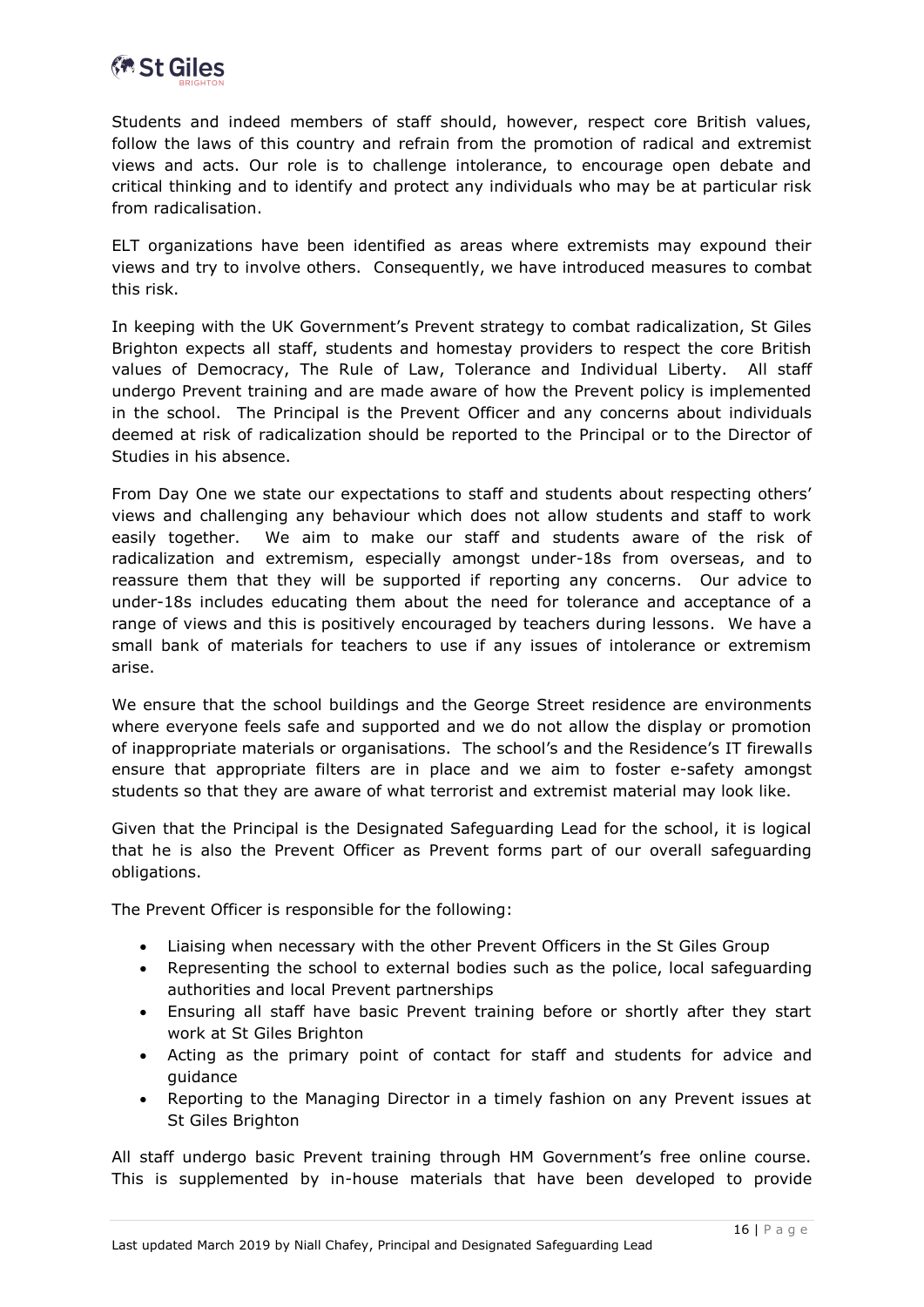

teachers and admin staff with more specific information relating to Prevent in the context of the school.

#### <span id="page-16-0"></span>**5.14 Female Genital Mutilation (FGM)**

Female genital mutilation is the ritual removal of some or all of the external female genitalia for non-medical reasons. The practice is most prevalent in 27 countries in Africa and parts of Asia and the Middle East. Victims are usually pre-pubescent and the typical age that this ritual takes place is under the age of 5.

There are no known health benefits for this procedure and the practice is rooted in gender inequality, attempts to control women's sexuality, and ideas about purity, modesty and aesthetics.

There is a mandatory duty to report to the police any known cases that come to light of FGM in female students under the age of 18 which are reported by the individual concerned and verified. The requirement also includes a duty to report any suspicions that an individual may be at risk of suffering FGM either in the UK or on a trip overseas.

#### <span id="page-16-1"></span>**5.15 Child Sexual Exploitation (CSE)**

Child sexual exploitation (CSE) is a type of sexual abuse in which children are sexually exploited for money, power or status. Children or young people may be tricked into believing they're in a loving, consensual relationship. They might be invited to parties and given drugs and alcohol. They may also be groomed online. The School is developing an information sheet for students under the age of 18.

#### <span id="page-16-2"></span>**5.16 Vulnerable Students**

We issue a weekly report listing students with Special Educational Needs or Medical Conditions and this is distributed to key administrative staff and a copy is displayed in the Staff Room. Staff and homestay providers need to be particularly vigilant to safeguard under-18s listed in the report. The school has a designated Special Educational Needs Co-ordinator (SENCO), Maria Moran, who can offer help and advice to students and staff in relation to learners with Special Educational Needs.

We provide personal fire evacuation plans for any students with permanent or temporary mobility issues and will try to ensure that any such students are placed in classrooms nearest to the main fire escape routes.

#### <span id="page-16-3"></span>**5.17 Use of Images**

It is sometimes necessary to take photographs or videos of students for educational or publicity purposes. To ensure the safety of every student, the following procedures will be adhered to:

1. Adult students will be asked to give their consent for their photographs to be taken and their images to be used for school purposes. In the case of students under the age of 18 their parents/guardians will be asked to give permission. This is a parental choice and if no permission is received, then the pupils in question will not have photographs or videos taken of them.

2. When photographs are used for publicity purposes, for example on the school website the school will be mindful of the way pupils may appear in them, and will not include images which are in any way inappropriate, such as close-up portrait shots of individual pupils.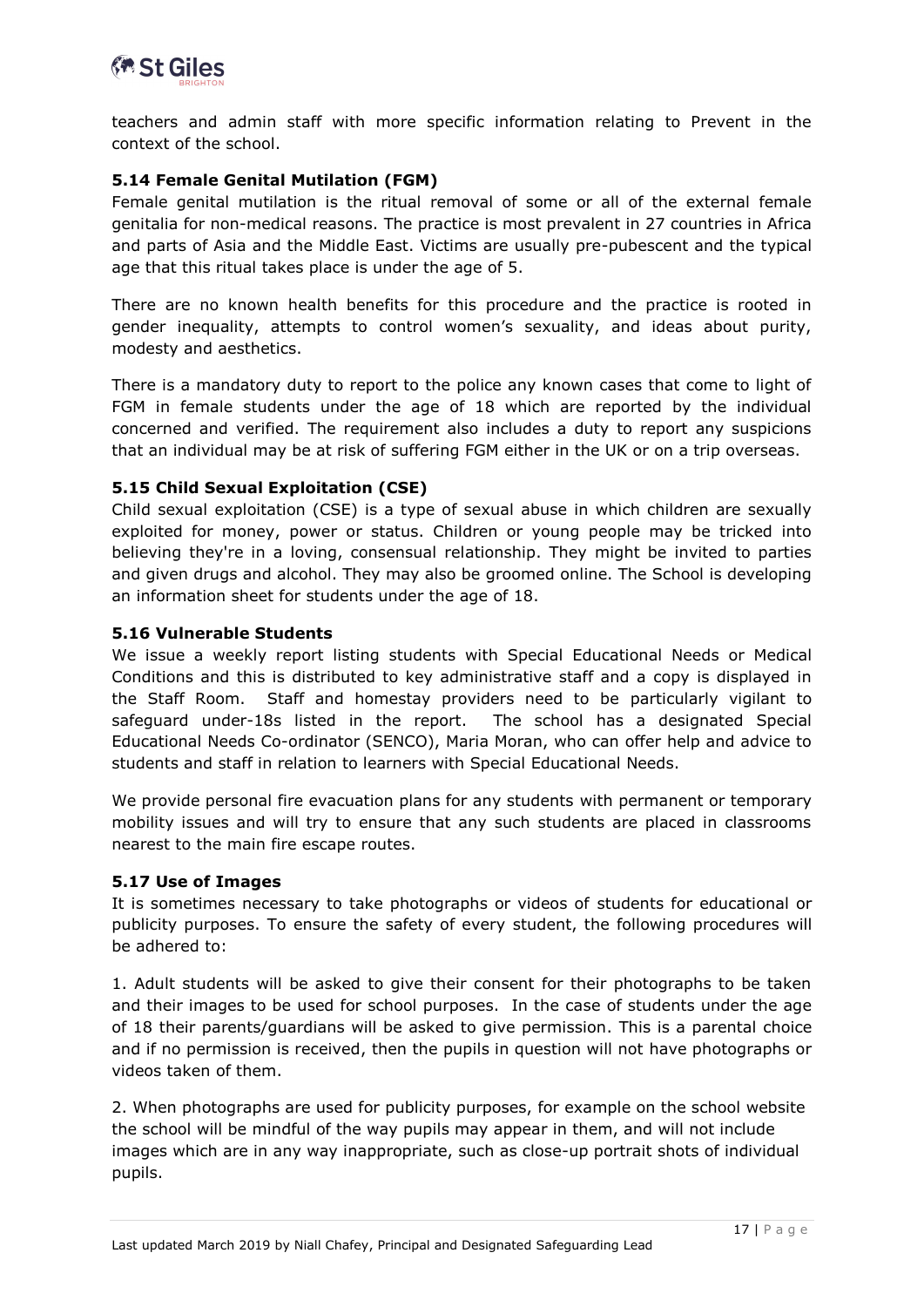

### **Child Protection**

#### **Introduction**

The School meets its Child Protection responsibilities by making all staff and homestay providers aware of their responsibilities, having nominated people available to consult at all times, making staff and homestay providers aware of different child protection scenarios, training them in recognizing symptoms of abuse, and offering guidance on how to respond to any allegation.

#### <span id="page-17-0"></span>**6. Sharing Information Regarding Child Protection**

Good communication is essential in any organization. At St Giles every effort will be made to assure that, should individuals have concerns; they will be listened to and taken seriously.

It is the responsibility of the management to ensure that information is available to, and exchanged between all those involved in this organization and its activities. Some information is confidential and should only be shared on a strictly need-to-know basis.

#### **Designated Safeguarding Staff**

The School has the following nominated staff with designated roles with regard to Safeguarding and Child Protection:

| Carla Argiolas   | Designated Safeguarding Person                 | 07816 414660  |
|------------------|------------------------------------------------|---------------|
| Justine Friedman | Designated Safeguarding Person                 | 07816 414660  |
| Niall Chafey     | Designated Safeguarding Lead / Prevent Lead    | 07879 033142  |
| (Nicky Gamble)   | Director of Studies and cover for Niall Chafey | 07707 864852) |

At least one of the above mentioned staff members will be available 24/7.

#### <span id="page-17-1"></span>**6.1 Children and young people**

St Giles will act to ensure that young students have information about how, and with whom, they can share their concerns, complaints and anxieties. When sharing information, St Giles' personnel will be sensitive to the level of understanding and maturity, as well as to the level of responsibility, of the people with whom they are sharing information.

#### <span id="page-17-2"></span>**6.2 Parents**

Parents / persons with parental responsibility are ultimately responsible for their child's welfare at all times, and they should be assured that their child is involved with a credible organization. We achieve this by having a full copy of this Safeguarding Policy available for anyone to view.

#### <span id="page-17-3"></span>**6.3 Staff**

As an organization which works with children and young people, it is imperative that each member of the St Giles staff is aware of their responsibilities under the Child Protection legislation and has a working knowledge of St Giles procedures.

Each member of staff will receive training at induction. This training will include being given a copy of the school's child protection and safeguarding policy and completing a training module on child protection equivalent to a level one course. Several members of staff will also have received training at level two. The Principal has completed training to level three. There will also be regular refresher training sessions for all staff members.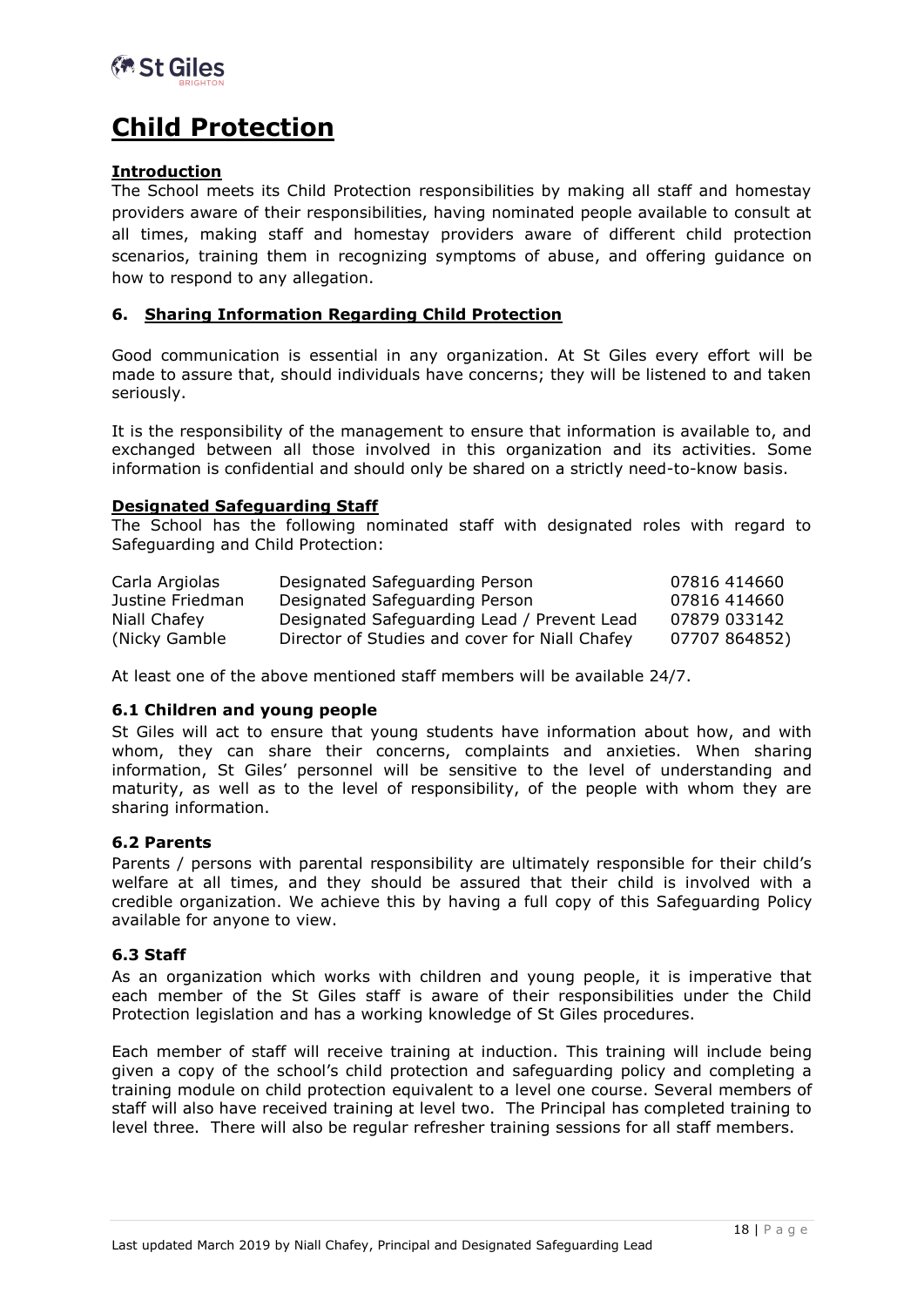

#### <span id="page-18-0"></span>**6.4 Other Bodies**

A copy of our Safeguarding and Child Protection Policy will be made available to any other appropriate body.

#### <span id="page-18-1"></span>**6.5 Safeguarding Governor**

The Managing Director takes the strategic lead on safeguarding for the organisation. The Designating Safeguarding Lead must submit an annual report on safeguarding and child protection on the School to the Safeguarding Governor on an annual basis. Individuals are not named in this report.

The submission of the report is followed by an annual group meeting normally held in the middle of March each year where the Group's safeguarding policies are placed under scrutiny.

#### <span id="page-18-2"></span>**7. What is Child Abuse?**

Child Abuse is a term to describe a range of ways in which people harm children. Often the person is known and trusted by the child. All children without exception have the right to protection from abuse regardless of gender, ethnicity, disability, sexuality or beliefs.

Child abuse is defined as, neglect, physical injury, sexual abuse or emotional abuse inflicted or knowingly not prevented, which causes significant harm or death. (NSPCC 1999)

#### <span id="page-18-3"></span>**7.1 Awareness of actual or likely abuse**

Cases of abuse become apparent in a number of ways, any one of which may lead an adult to have safeguarding concerns about a child:

- A child may tell someone they are being abused.
- Someone may disclose that a child has told them, or they believe a child is or has been abused.
- A child may show signs of physical injury with no satisfactory explanation for its cause.
- A child's behaviour may indicate that it is likely he / she is being abused.
- A member of staff's behaviour or way he / she relates to a child causes concern.

#### <span id="page-18-4"></span>**7.2 Signs of neglect or abuse**

Eating disorders, being withdrawn, aggression, being disruptive, absence, self-harm, change of conduct, homesickness, not wanting to return home, being inattentive, lack of hygiene, clinging to staff etc. are just some of the possible signs. Please see the Appendix at the end of this policy for a more comprehensive guide to recognizing symptoms of abuse.

#### <span id="page-18-5"></span>**8. Procedure for Reporting Allegations or Suspicions of Abuse**

#### <span id="page-18-6"></span>**8.1 Responsibility of staff to report**

It is not only the duty of St Giles staff but a legal requirement to disclose cases of abuse or allegations of abuse to the Designated Safeguarding Person(s) or the Principal in his capacity of Designated Safeguarding Lead without delay. It is **NOT** for staff to decide whether or not a suspicion or allegation is true. All suspicions or allegations of abuse must be taken seriously.

**If a member of staff has suspicions, they should contact a Designated Safeguarding Person or the Principal in confidence. If a child or young person starts to talk to the staff member directly, they should allow that person to disclose and should allow them to continue talking following the guidelines**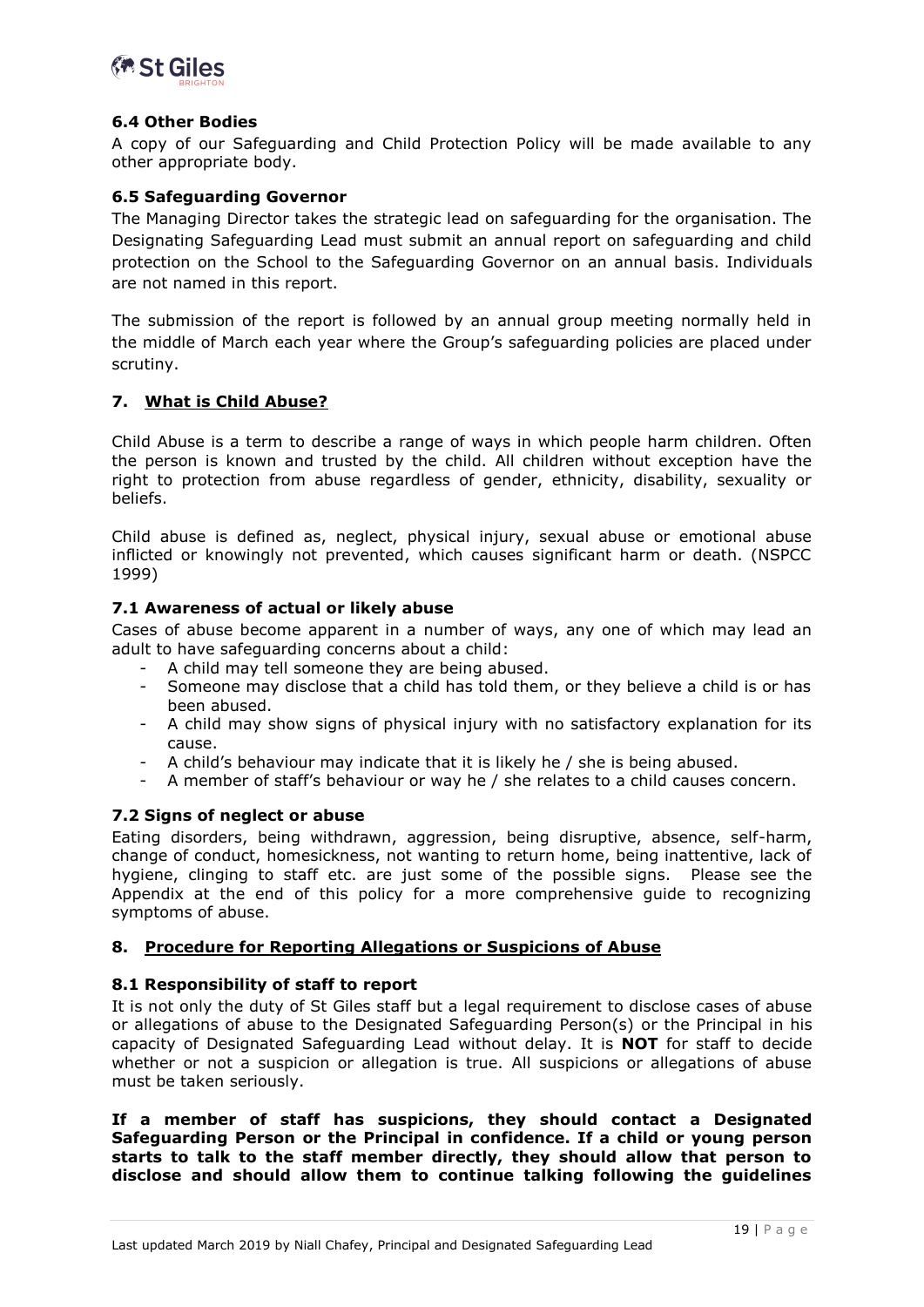

**below. They should then see a Designated Safeguarding Person or the Principal in confidence.**

**Please note that if, at any point, there is a risk of immediate serious harm to a child and no designated safeguarding persons are available, then a referral should be made to children's social care immediately. Anybody can make a referral.**

#### <span id="page-19-0"></span>**8.2 What to do if abuse is suspected or disclosed by a child:**

- Never quarantee absolute confidentiality, as Child Protection will always have precedence over any other issue.
- Endeavour to meet the child in a semi-public or visible space if possible
- Listen to the child, rather than question him / her directly.
- Offer him / her reassurance without making promises, and take what the child says seriously.
- Allow the child to speak without interruption.
- Accept what is said it is not your role to investigate or question.
- Do not overreact.
- Alleviate feelings of quilt and isolation, while passing no judgement.
- Advise that you will try to offer support, but that you must pass the information on.
- Explain what you have to do and who you have to tell.
- Record the discussion accurately, as soon as possible after the event,
- Use the child's words or explanations  $-$  do not translate into your own words, in case you have misconstrued what the child was trying to say.

#### <span id="page-19-1"></span>**8.3 Record keeping**

All records, information and confidential notes are kept by the Designated Safeguarding Lead (The Principal) in separate files in a locked room or in secure electronic files. Only the Principal or Director of Studies and the Designated Safeguarding Persons will have access to these files.

#### <span id="page-19-2"></span>**8.4 The Records**

In any case where an allegation is made, or someone in St Giles has concerns, a record should be made. *Details must include, as far as practical:*

- Name of child or young person
- Age
- Home address (if known)
- Date of birth (if known)
- Name/s and Address of parent/s or person/s with parental responsibility
- Telephone numbers if available
- Is the person making the report expressing their own concerns, or passing on those of somebody else? If so, record details
- What has prompted the concerns?
- Include dates and times of any specific incidents
- Has the child or young person been spoken to?
- If so, what was said?
- Has any individual been identified in the allegation?
- If so, record details
- Who has this been passed on to, in order that appropriate action is taken? E.g. school Principal, Accommodation & Welfare officer, Director of Studies, local social services, police etc.
- Has anyone else been consulted?
- If so, record details
- ACTION TAKEN: this must be recorded.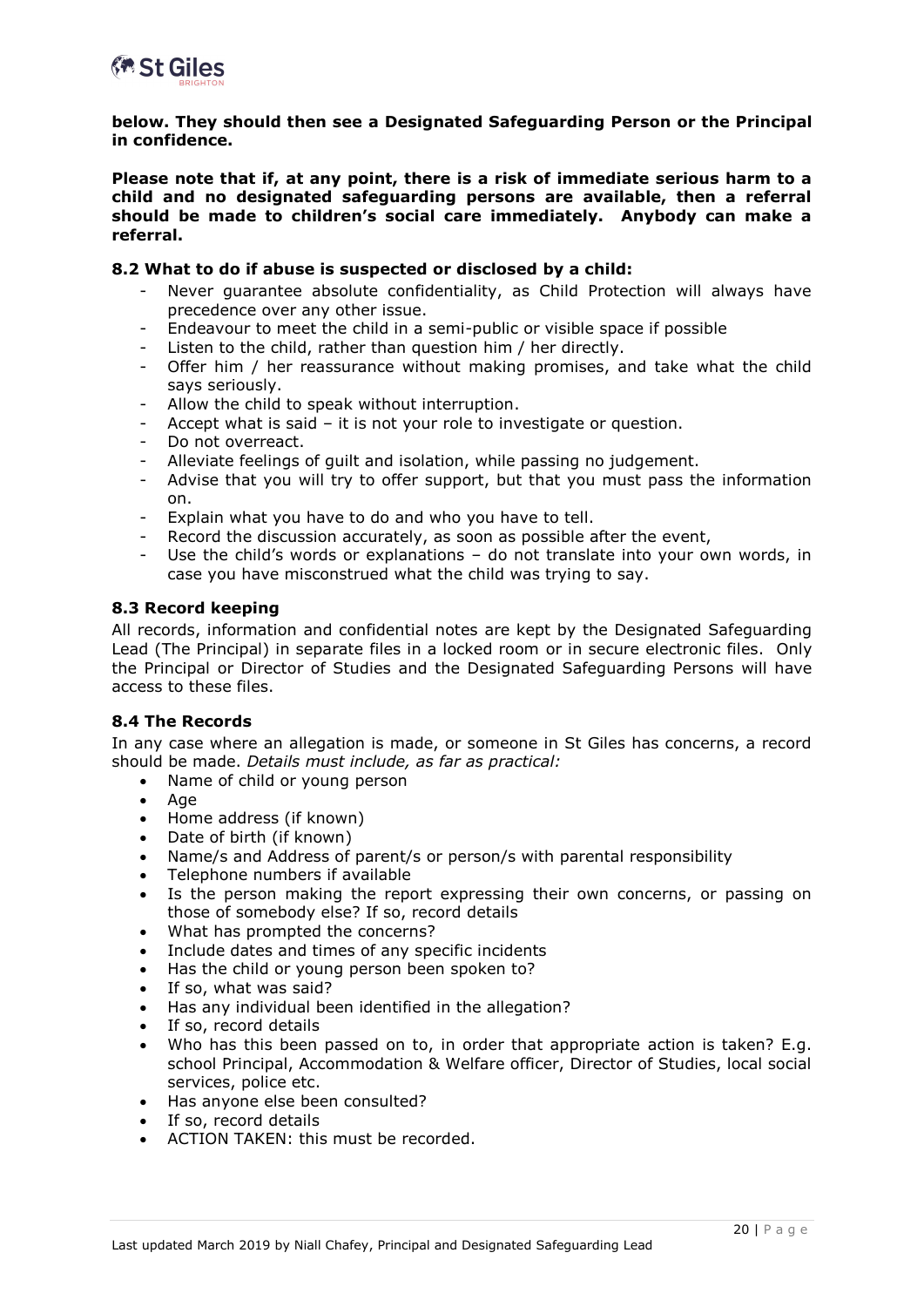

If practicable, this information should be recorded on a St Giles International Brighton Concern Form, available in the Staff Room, the Main Office and the Accommodation and Welfare Office. Alternatively, notes can be taken and later transcribed to a Concern Form. A blank Concern Form is included as an Appendix to this policy. This form mist be signed and dated by the person who made the allegation or heard the allegation from a child.

#### **Designated Child Protection Persons**

For reasons of confidentiality the only people who need to know this information are the following designated Child Protection Persons: The Principal (Niall Chafey) or in his absence, the Director of Studies (Nick Gamble); the Designated Safeguarding Persons, Carla Argiolas or Justine Friedman. The DSPs will report to the Principal in his capacity as Designated Safeguarding Lead or in his absence, to the Director of Studies.

#### <span id="page-20-0"></span>**9. What happens when an allegation is made against an adult?**

Once a statement has been collected from a student further questioning should be avoided unless it is to gain necessary clarification of factual detail.

A senior management representative (usually the Principal) and the Designated Safeguarding Person will meet at the earliest possible opportunity to consider an appropriate course of action in response to the information revealed by the student and consider any other relevant information.

We will ensure that the child is safe, supported and reassured. If/when it is safe and appropriate, we will try to return the child to their normal routine.

If the allegation refers to the Principal, the DSP should inform a fellow DSP or contact the Managing Director, Mark Lindsay via St Giles Head Office on 020 7837 0404.

The Principal will decide if it is appropriate to involve other members of the school staff, e.g. the Director of Studies, the Accommodation & Welfare officer at this stage, and also whether to inform the student's agent and parents. The Principal will contact the Brighton & Hove MASH immediately on 01273 290400. No decisions will be made on further action without referring to the LSCB.

The Managing Director should also be briefed of developments and further action may include the immediate removal of any imminent threat of danger, seeking advice from the Local Authority Designated Officer, contacting the police, or making a referral to the Disclosure and Barring Service (DBS) depending on the severity of the allegation.

The LSCB's role is to provide advice and guidance to schools dealing with allegations and, if necessary, to liaise with the police and other agencies and to monitor the progress of cases to ensure they are dealt with quickly and consistently.

St Giles has a duty of care to its employees and will provide adequate support for anyone facing an allegation and provide them with a named contact if they are suspended.

There will be an initial discussion between the DSL (The Principal) and the Local Safeguarding Children Board (LSCB), at which some actions will be agreed:

- Immediate action to protect the child
- When and what parents should be told
- What should be said to the adult facing the allegation
- Whether the adult facing the allegation should be suspended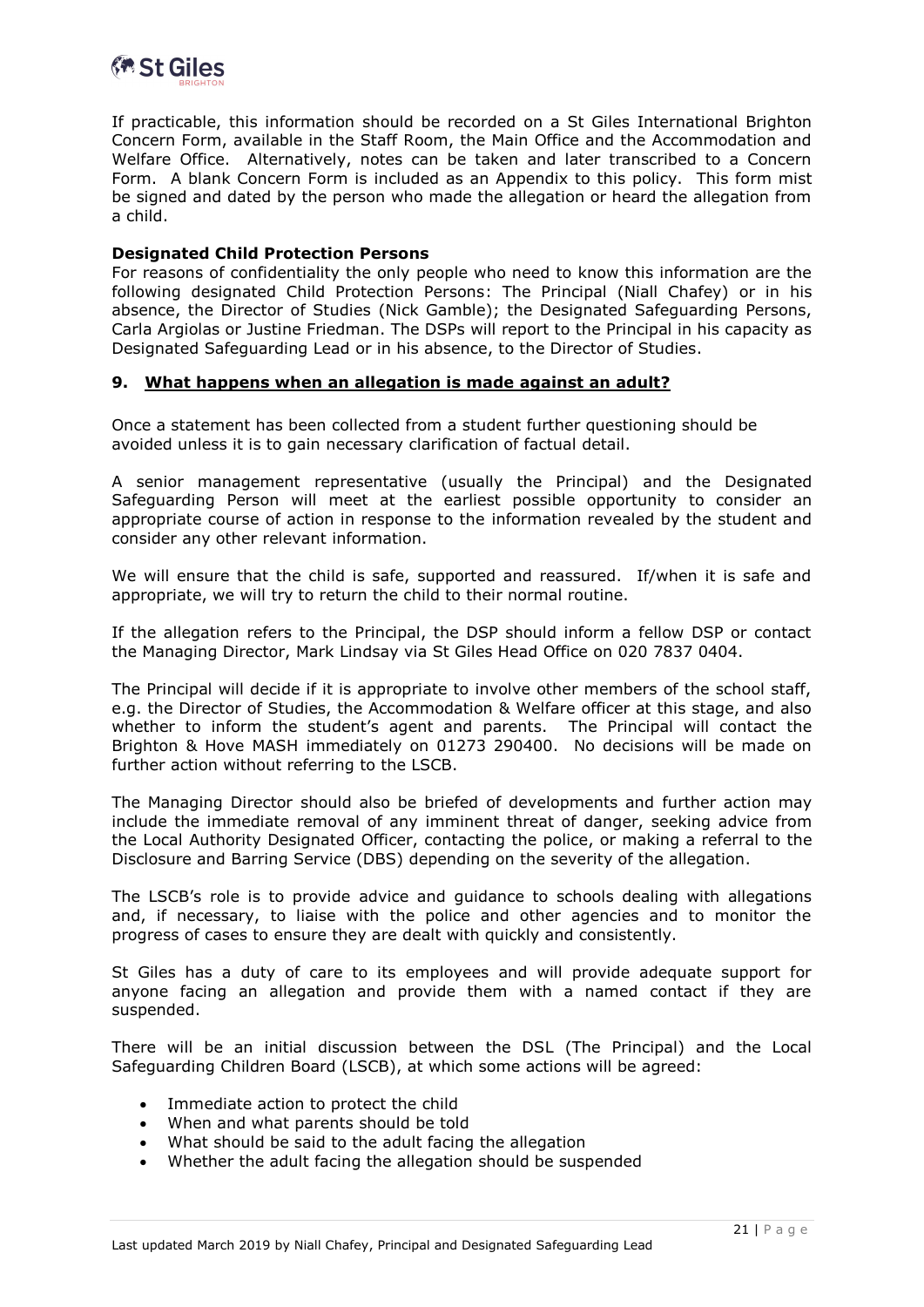

Suspension is not an automatic response and should only be considered where children are at risk of serious harm or the concern is so serious that it would result in immediate dismissal. If the person is suspended, the reason must be communicated to them within one day.

The school must maintain confidentiality regarding the accused. Until any investigation, either internal or external, has been completed, the identity of the accused must not be released.

If the allegation is unsubstantiated, unfounded or malicious, St Giles will support the member of staff on their return to work, especially if they have been suspended.

#### **What happens when an allegation is made against a child?**

It may happen that the person being accused of abusing a child is also a child. In such circumstances the school has a duty of care to both children involved. The procedure is the same as for dealing with an allegation of abuse made against an adult but the school will take particular care to offer support and confidentiality to the alleged perpetrator. The Principal will contact the Brighton & Hove LSCB immediately on 01273 290400. No decisions will be made on further action without referring to the LSCB.

#### **What happens when an allegation is made against a St Giles student?**

It may happen that the person being accused of abusing a child is a student at St Giles, either an adult or a child themselves. In such circumstances the school has a duty of care to both parties involved. The procedure is the same as for dealing with an allegation of abuse made against an adult but the school will take particular care to offer support and confidentiality to the alleged perpetrator. The school will ensure that the alleged victim is kept safe and the alleged perpetrator may be excluded from the school or asked to change class or homestay in order to avoid further contact with the alleged victim. The Principal will contact the Brighton & Hove LSCB immediately on 01273 290400. No decisions will be made on further action without referring to the LSCB.

#### <span id="page-21-0"></span>**9.1 Contacting the Local Authority**

The Principal will contact the Local Authority if an allegation of child abuse is brought against an adult or child at St Giles Brighton. Anyone who is concerned about the wellbeing of a child can also contact any of the agencies listed below.

The Brighton & Hove Local Safeguarding Children Board can be reached on 01273 292379.

The Brighton & Hove Multi-Agency Safeguarding Hub can be reached on 01273 290400.

The Local Authority Designated Officer (LADO) at Brighton & Hove City Council, Darrel Clews, can be reached on 01273 295643 or 07795 335879.

#### <span id="page-21-1"></span>**9.2 Referrals to the Disclosure and Barring Service**

A referral must be made to the DBS when the St Giles school withdraws permission for an individual to engage in *work with under-18s* or would have done so had that individual not resigned, retired, been made redundant or been transferred to a position which does not involve contact with under-18s, because they think that the individual has:

- engaged in *relevant conduct*; i.e. action or inaction that has caused: neglect, emotional/psychological, sexual, or physical harm
- satisfied the *Harm Test*; to harm or cause harm, put a child at risk, attempt to harm or incite others to harm
- received a caution or conviction for a *relevant offence*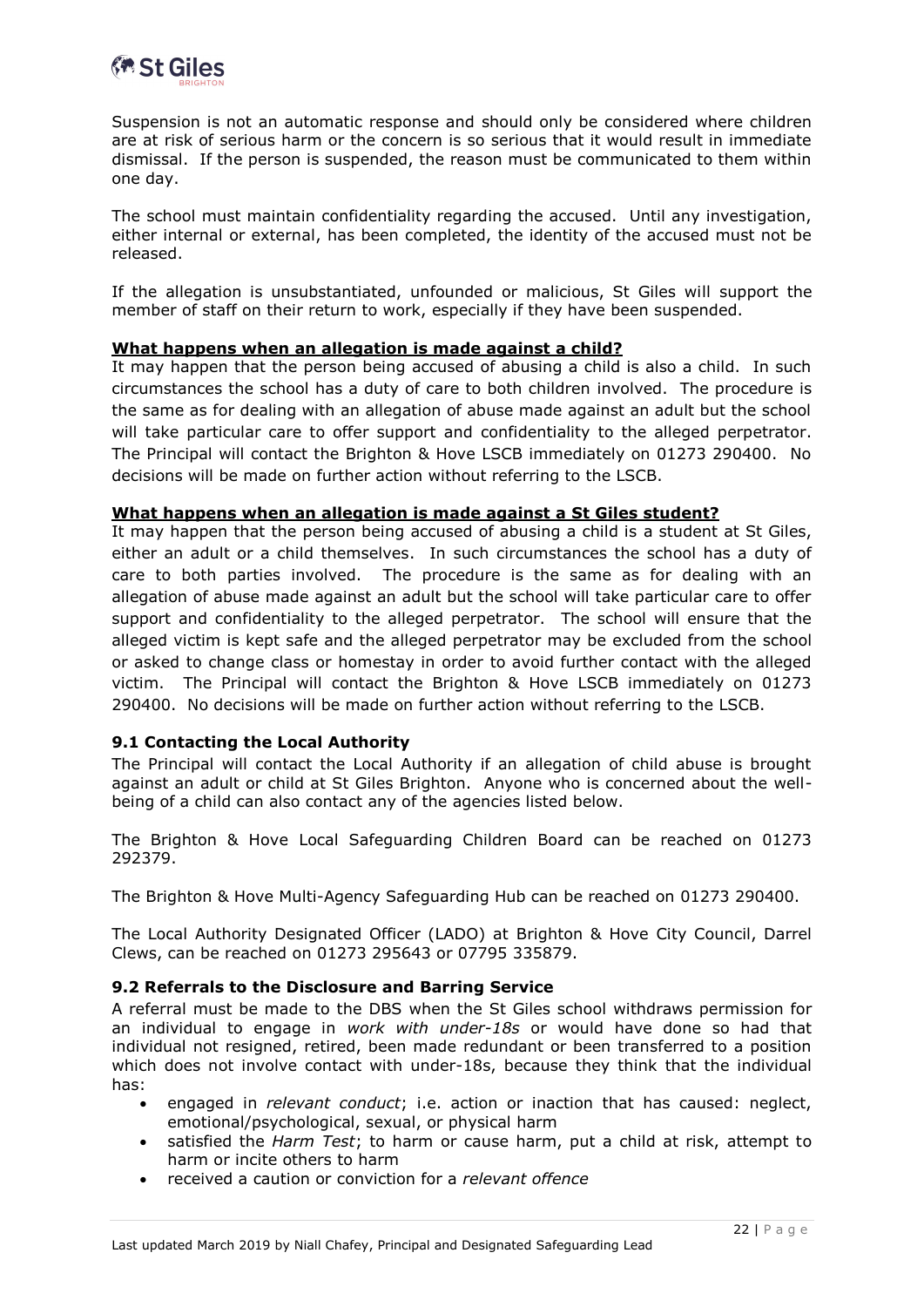

If these conditions have been met the information must be referred to the DBS.

The referral should be made to the DBS when the provider has gathered sufficient evidence as part of their investigations to support their reasons for withdrawing permission to engage in work with under-18s and in following good practice, consulted with their Local Authority Designated Officer (LADO).

#### <span id="page-22-0"></span>**9.3 Raised awareness of associated areas of child protection**

St Giles Brighton wants all staff and homestay providers to be aware of associated areas of child protection. Child Sexual Exploitation, Female Genital Mutilation and Radicalization are all issues that have been in the news recently and everyone working for or with the School should be aware of these potential threats to child safety.

#### <span id="page-22-1"></span>**10. Annual Safeguarding Audit and Report**

St Giles Brighton conducts an annual audit of its Safeguarding and Child Protection provision and produces an annual report covering training, incidents, and future initiatives. The audit is kept in the Principal's office and can be submitted to the Local Authority if requested.

#### <span id="page-22-2"></span>**11. Additional Resources**

1."Keeping Children Safe in Education" is statutory guidance published in April 2014 and updated in October 2014. It is available here: <http://www.gov.uk/government/publications/keeping-children-safe-in-education>

2. Free online Child Protection training from Barnardos [http://www.barnardos.ie/what-we-do/training/elearning/elearning-course-introduction](http://www.barnardos.ie/what-we-do/training/elearning/elearning-course-introduction-to-child-protection.html)[to-child-protection.html](http://www.barnardos.ie/what-we-do/training/elearning/elearning-course-introduction-to-child-protection.html)

3. Brighton & Hove Local Safeguarding Children Board [http://www.brightonandhovelscb.org.uk](http://www.brightonandhovelscb.org.uk/)

4. The Safe Network provides safeguarding information related to activities outside the home.

<http://www.safenetwork.org.uk/Pages/default.aspx>

5. Further information about child abuse [www.nspcc.org.uk/preventing](http://www.nspcc.org.uk/preventing)

6. British Council guidance on under-18s <http://www.britishcouncil.org/education/accreditation/information-centres/care-children>

7. UK Safer Internet Centre This site contains advice on how to use the internet and new technologies safely and responsibly. [www.saferinternet.org.uk](http://www.saferinternet.org.uk/)

8. NSPCC advice relating to Child Sexual Exploitation [http://www.nspcc.org.uk/preventing-abuse/child-abuse-and-neglect/child-sexual](http://www.nspcc.org.uk/preventing-abuse/child-abuse-and-neglect/child-sexual-exploitation/what-is-child-sexual-exploitation/)[exploitation/what-is-child-sexual-exploitation/](http://www.nspcc.org.uk/preventing-abuse/child-abuse-and-neglect/child-sexual-exploitation/what-is-child-sexual-exploitation/)

9. NSPCC advice relating to Female Genital Mutilation (FGM)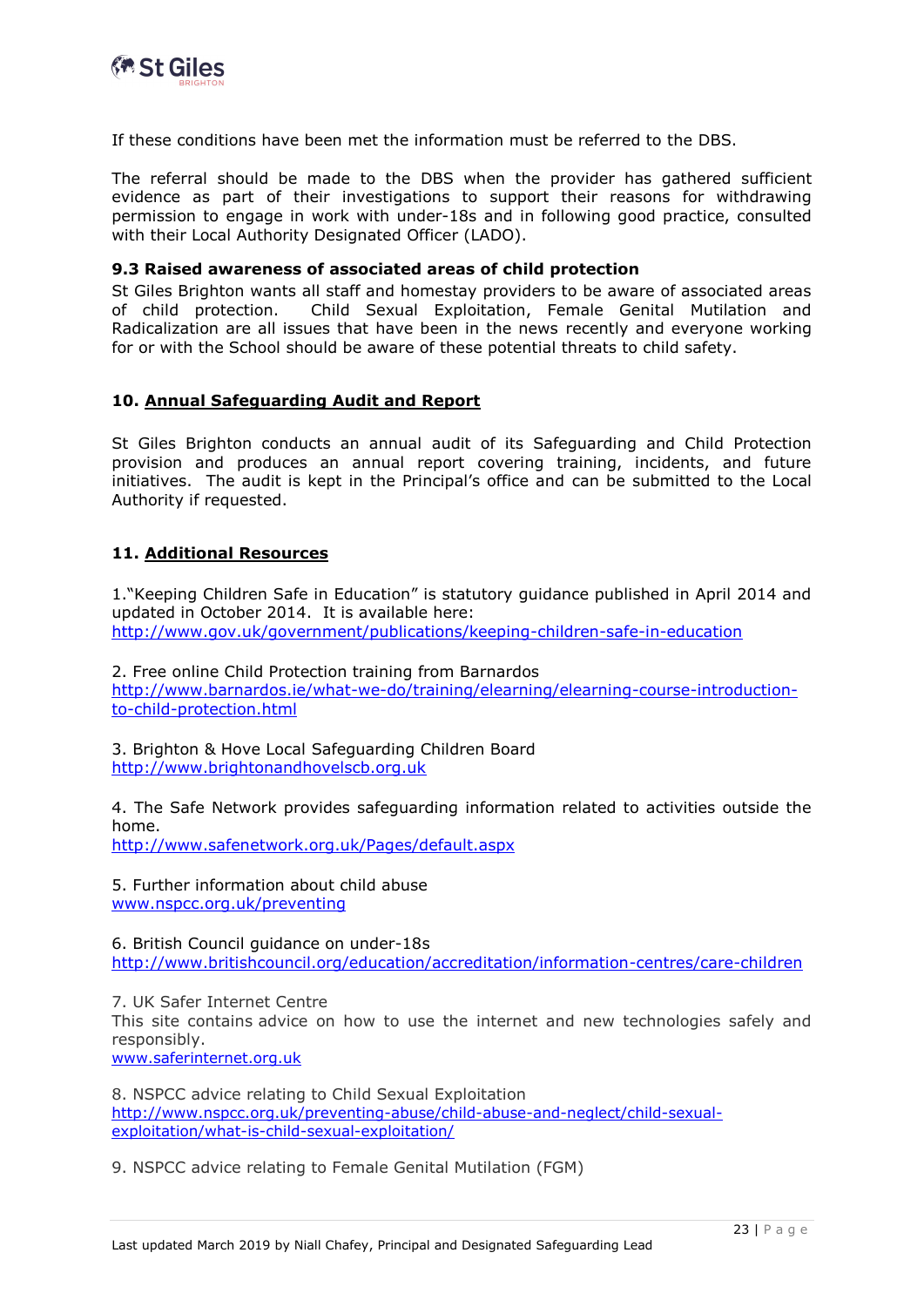

[http://www.nspcc.org.uk/preventing-abuse/child-abuse-and-neglect/female-genital](http://www.nspcc.org.uk/preventing-abuse/child-abuse-and-neglect/female-genital-mutilation-fgm/)[mutilation-fgm/](http://www.nspcc.org.uk/preventing-abuse/child-abuse-and-neglect/female-genital-mutilation-fgm/)

10. A link to Brighton & Hove City Council's Prevent Strategy to counter extremism and radicalization in schools:

[http://www.google.co.uk/url?sa=t&rct=j&q=&esrc=s&source=web&cd=11&ved=0CCAQFjAA](http://www.google.co.uk/url?sa=t&rct=j&q=&esrc=s&source=web&cd=11&ved=0CCAQFjAAOAo&url=http%3A%2F%2Fwww.school-portal.co.uk%2FGroupDownloadFile.asp%3FGroupId%3D1244394%26ResourceId%3D4997080&ei=yCIHVb3_PMne7AbxroCIAg&usg=AFQjCNGfvIB9n8BgLH_XVA7M2gt4HtgClg&bvm=bv.88198703,d.ZGU) [OAo&url=http%3A%2F%2Fwww.school-](http://www.google.co.uk/url?sa=t&rct=j&q=&esrc=s&source=web&cd=11&ved=0CCAQFjAAOAo&url=http%3A%2F%2Fwww.school-portal.co.uk%2FGroupDownloadFile.asp%3FGroupId%3D1244394%26ResourceId%3D4997080&ei=yCIHVb3_PMne7AbxroCIAg&usg=AFQjCNGfvIB9n8BgLH_XVA7M2gt4HtgClg&bvm=bv.88198703,d.ZGU)

[portal.co.uk%2FGroupDownloadFile.asp%3FGroupId%3D1244394%26ResourceId%3D49970](http://www.google.co.uk/url?sa=t&rct=j&q=&esrc=s&source=web&cd=11&ved=0CCAQFjAAOAo&url=http%3A%2F%2Fwww.school-portal.co.uk%2FGroupDownloadFile.asp%3FGroupId%3D1244394%26ResourceId%3D4997080&ei=yCIHVb3_PMne7AbxroCIAg&usg=AFQjCNGfvIB9n8BgLH_XVA7M2gt4HtgClg&bvm=bv.88198703,d.ZGU) [80&ei=yCIHVb3\\_PMne7AbxroCIAg&usg=AFQjCNGfvIB9n8BgLH\\_XVA7M2gt4HtgClg&bvm=bv.](http://www.google.co.uk/url?sa=t&rct=j&q=&esrc=s&source=web&cd=11&ved=0CCAQFjAAOAo&url=http%3A%2F%2Fwww.school-portal.co.uk%2FGroupDownloadFile.asp%3FGroupId%3D1244394%26ResourceId%3D4997080&ei=yCIHVb3_PMne7AbxroCIAg&usg=AFQjCNGfvIB9n8BgLH_XVA7M2gt4HtgClg&bvm=bv.88198703,d.ZGU) [88198703,d.ZGU](http://www.google.co.uk/url?sa=t&rct=j&q=&esrc=s&source=web&cd=11&ved=0CCAQFjAAOAo&url=http%3A%2F%2Fwww.school-portal.co.uk%2FGroupDownloadFile.asp%3FGroupId%3D1244394%26ResourceId%3D4997080&ei=yCIHVb3_PMne7AbxroCIAg&usg=AFQjCNGfvIB9n8BgLH_XVA7M2gt4HtgClg&bvm=bv.88198703,d.ZGU)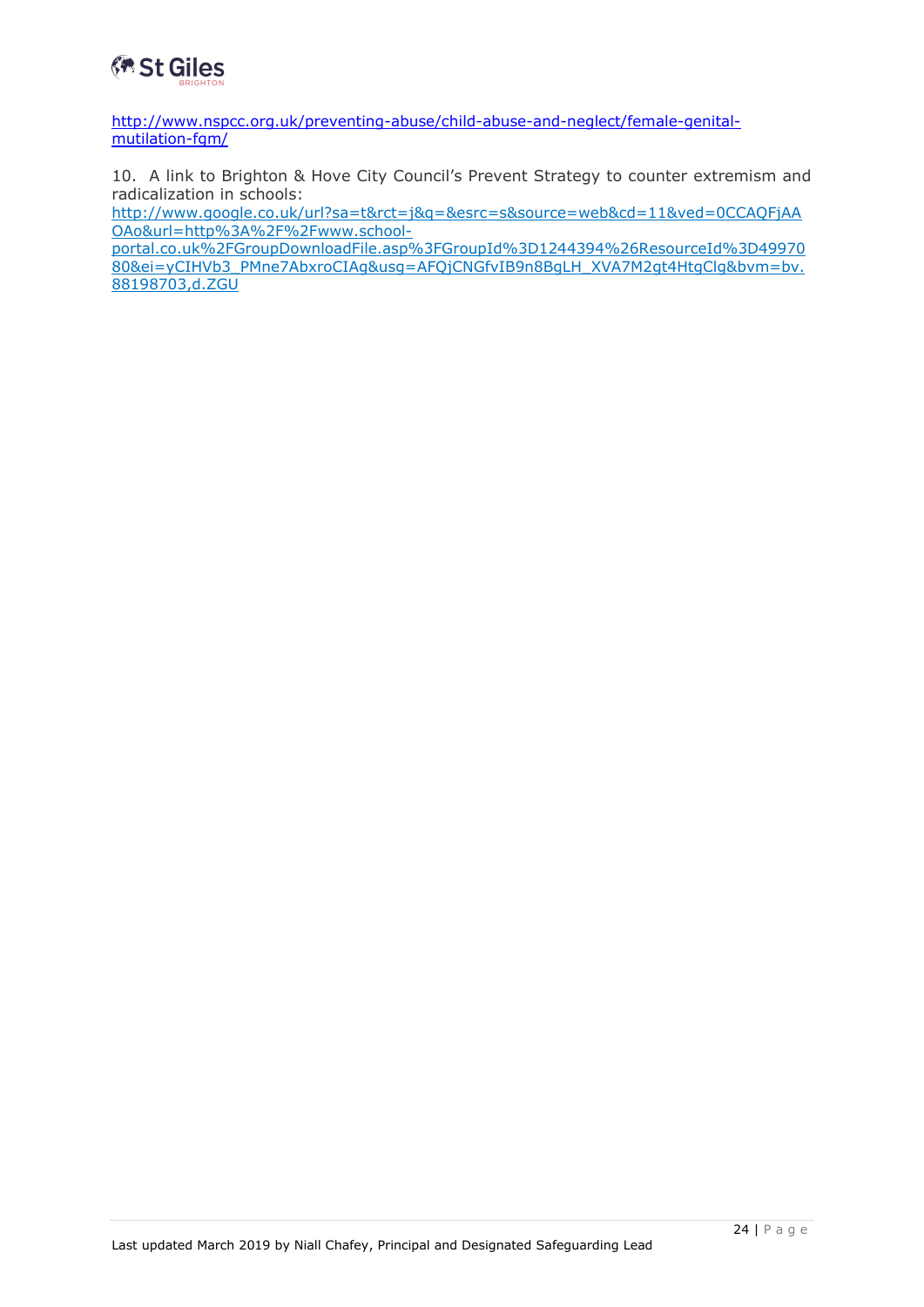

#### <span id="page-24-0"></span>**12. "WHISTLEBLOWING" POLICY**

(Making a Disclosure in the Public Interest)

#### **Introduction**

St Giles International is committed to the highest standards of openness, probity and accountability.

An important aspect of accountability and transparency is a mechanism to enable staff and other stakeholders in St Giles to voice concerns in a responsible and effective manner. It is a fundamental term of every contract of employment that an employee will faithfully serve his or her employer and not disclose confidential information about the employer's affairs. Nevertheless, where an individual discovers information which they believe shows serious malpractice or wrongdoing within the organisation then this information should be disclosed internally without fear of reprisal, and there should be arrangements to enable this to be done independently of line management (although in relatively minor instances the line manager would be the appropriate person to be told).

The Public Interest Disclosure Act, which came into effect in 1999, gives legal protection to employees against being dismissed or penalised by their employers as a result of publicly disclosing certain serious concerns. St Giles has endorsed the provisions set out below so as to ensure that no members of staff should feel at a disadvantage in raising legitimate concerns.

It should be emphasised that this policy is intended to assist individuals who believe they have discovered malpractice or impropriety. It is not designed to question financial or business decisions taken by St Giles nor should it be used to reconsider any matters which have already been addressed under harassment, complaint, disciplinary or other procedures. Once the "whistleblowing" procedures are in place, it is reasonable to expect staff to use them rather than air their complaints outside St Giles.

#### **Scope of Policy**

This policy is designed to enable employees of St Giles to raise concerns internally and at a high level and to disclose information which the individual believes shows malpractice or impropriety. This policy is intended to cover concerns which are in the public interest and may at least initially be investigated separately but might then lead to the invocation of other procedures e.g. disciplinary. These concerns could include

- Financial malpractice or impropriety or fraud
- Failure to comply with a legal obligation or Statutes
- Dangers to Health & Safety or the environment
- Criminal activity
- Improper conduct or unethical behaviour
- Attempts to conceal any of these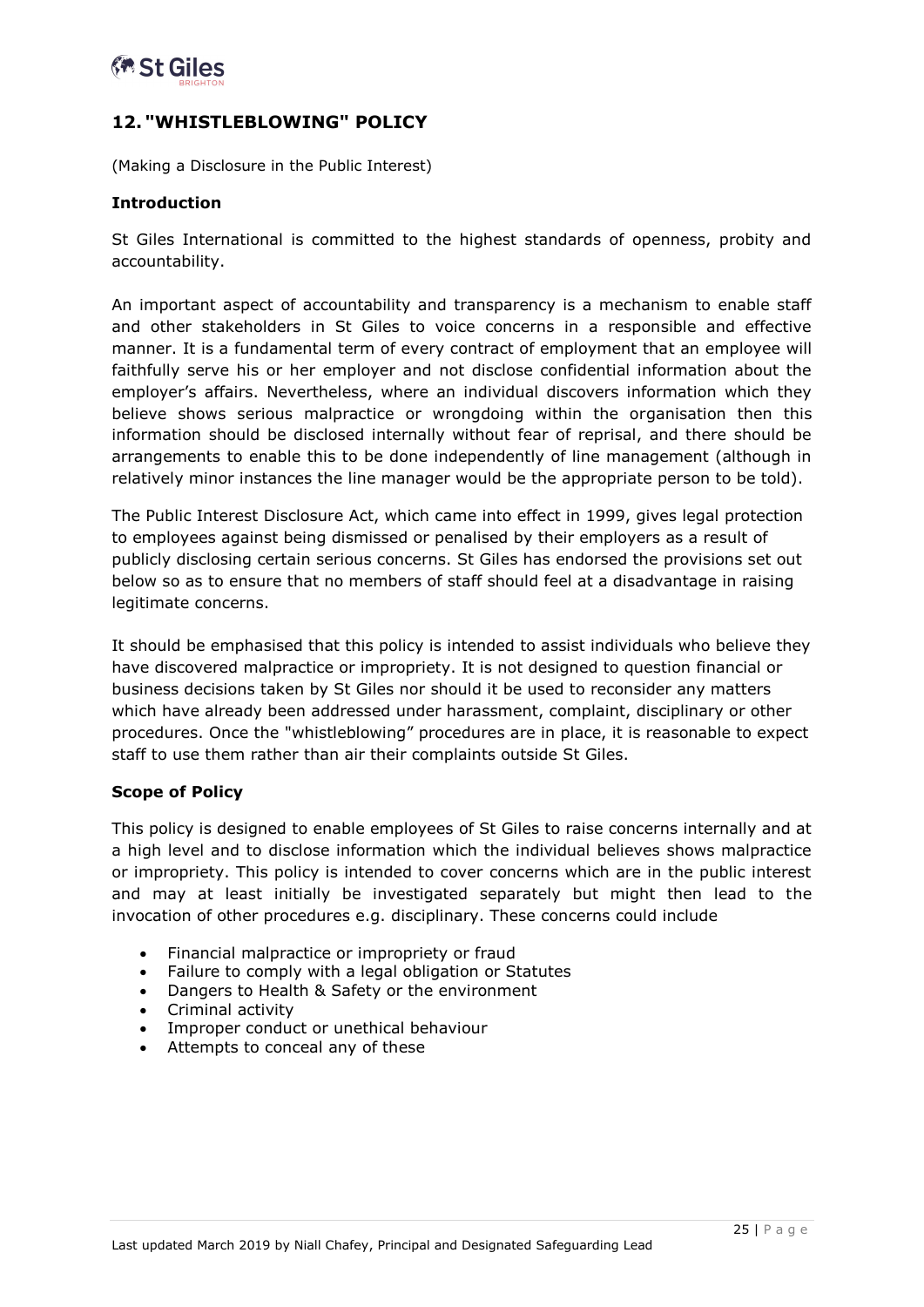

#### **Safeguards**

#### **i. Protection**

This policy is designed to offer protection to those employees of St Giles who disclose such concerns provided the disclosure is made:

- in good faith
- in the reasonable belief of the individual making the disclosure that it tends to show malpractice or impropriety and if they make the disclosure to an appropriate person (see below). It is important to note that no protection from internal disciplinary procedures is offered to those who choose not to use the procedure. In an extreme case malicious or wild allegations could give rise to legal action on the part of the persons complained about.

#### **ii. Confidentiality**

St Giles will treat all such disclosures in a confidential and sensitive manner. The identity of the individual making the allegation may be kept confidential so long as it does not hinder or frustrate any investigation. However, the investigation process may reveal the source of the information and the individual making the disclosure may need to provide a statement as part of the evidence required.

#### **iii. Anonymous Allegations**

This policy encourages individuals to put their name to any disclosures they make. Concerns expressed anonymously are much less credible, but they may be considered at the discretion of St Giles.

In exercising this discretion, the factors to be taken into account will include:

- The seriousness of the issues raised
- The credibility of the concern
- The likelihood of confirming the allegation from attributable sources

#### **iv. Untrue Allegations**

If an individual makes an allegation in good faith, which is not confirmed by subsequent investigation, no action will be taken against that individual. In making a disclosure the individual should exercise due care to ensure the accuracy of the information. If, however, an individual makes malicious or vexatious allegations, and particularly if he or she persists with making them, disciplinary action may be taken against that individual.

#### **Procedures for Making a Disclosure**

On receipt of a complaint of malpractice, the member of staff who receives and takes note of the complaint, must pass this information as soon as is reasonably possible, to the appropriate designated investigating officer as follows:

 Complaints of malpractice will be investigated by the Principal unless the complaint is against the Principal or is in any way related to the actions of the Principal. In such cases, the complaint should be passed to the Managing Director for referral.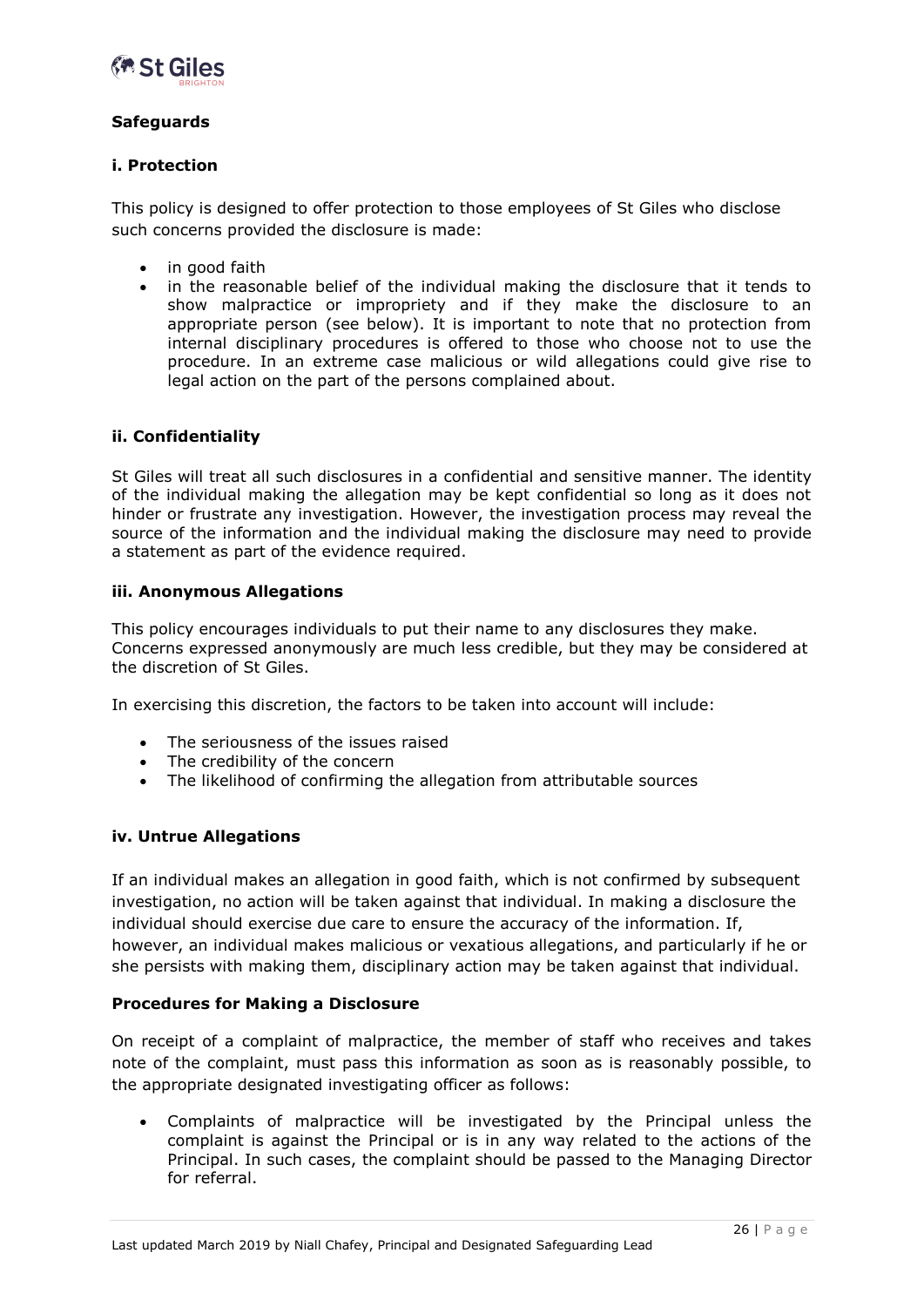

- In the case of a complaint, which is any way connected with but not against the Principal, the Managing Director will nominate a Senior Manager to act as the alternative investigating officer.
- Complaints against the Managing Director should be passed to the Chairman who will nominate an appropriate investigating officer.
- The complainant has the right to bypass the line management structure and take their complaint direct to the Chairman. The Chairman has the right to refer the complaint back to management if he/she feels that the management without any conflict of interest can more appropriately investigate the complaint.

If there is evidence of criminal activity then the investigating officer should inform the police. St Giles will ensure that any internal investigation does not hinder a formal police investigation.

#### **Timescales**

Due to the varied nature of these sorts of complaints, which may involve internal investigators and / or the police, it is not possible to lay down precise timescales for such investigations. The investigating officer should ensure that the investigations are undertaken as quickly as possible without affecting the quality and depth of those investigations.

The investigating officer, should as soon as practically possible, send a written acknowledgement of the concern to the complainant and thereafter report back to them in writing the outcome of the investigation and on the action that is proposed. If the investigation is a prolonged one, the investigating officer should keep the complainant informed, in writing, as to the progress of the investigation and as to when it is likely to be concluded.

All responses to the complainant should be in writing and sent to their home address.

#### **Investigating Procedure**

The investigating officer should follow these steps:

- Full details and clarifications of the complaint should be obtained.
- The investigating officer should inform the member of staff against whom the complaint is made as soon as is practically possible. The member of staff will be informed of their right to be accompanied by a trade union or other representative at any future interview or hearing held under the provision of these procedures.
- The investigating officer should consider the involvement of St Giles auditors and the Police at this stage and should consult with the Chairman / Managing Director.
- The allegations should be fully investigated by the investigating officer with the assistance where appropriate, of other individuals / bodies.
- A judgement concerning the complaint and validity of the complaint will be made by the investigating officer. This judgement will be detailed in a written report containing the findings of the investigations and reasons for the judgement. The report will be passed to the Managing Director or Chairman as appropriate.
- The Managing Director / Chairman will decide what action to take. If the complaint is shown to be justified, then they will invoke the disciplinary or other appropriate company procedures.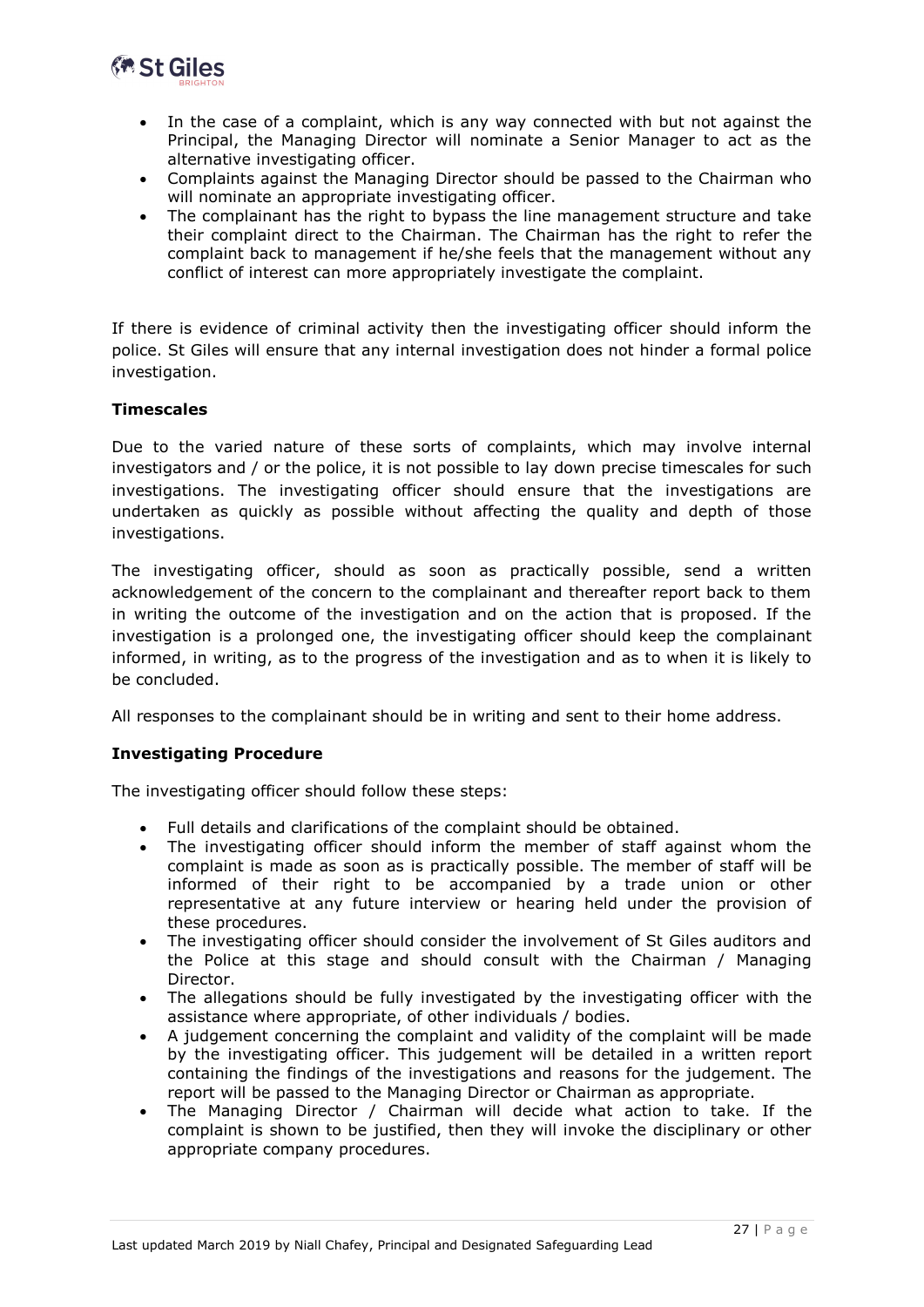

- The complainant should be kept informed of the progress of the investigations and, if appropriate, of the final outcome.
- If appropriate, a copy of the outcome will be passed to the company auditors to enable a review of the procedures.

If the complainant is not satisfied that their concern is being properly dealt with by the investigating officer, they have the right to raise it in confidence with the Managing Director / Chairman, or one of the designated persons described above.

If the investigation finds the allegations unsubstantiated and all internal procedures have been exhausted, but the complainant is not satisfied with the outcome of the investigation, St Giles recognises the lawful rights of employees and ex-employees to make disclosures to prescribed persons (such as the Health and Safety Executive, the Audit Commission, or the utility regulators), or, where justified, elsewhere.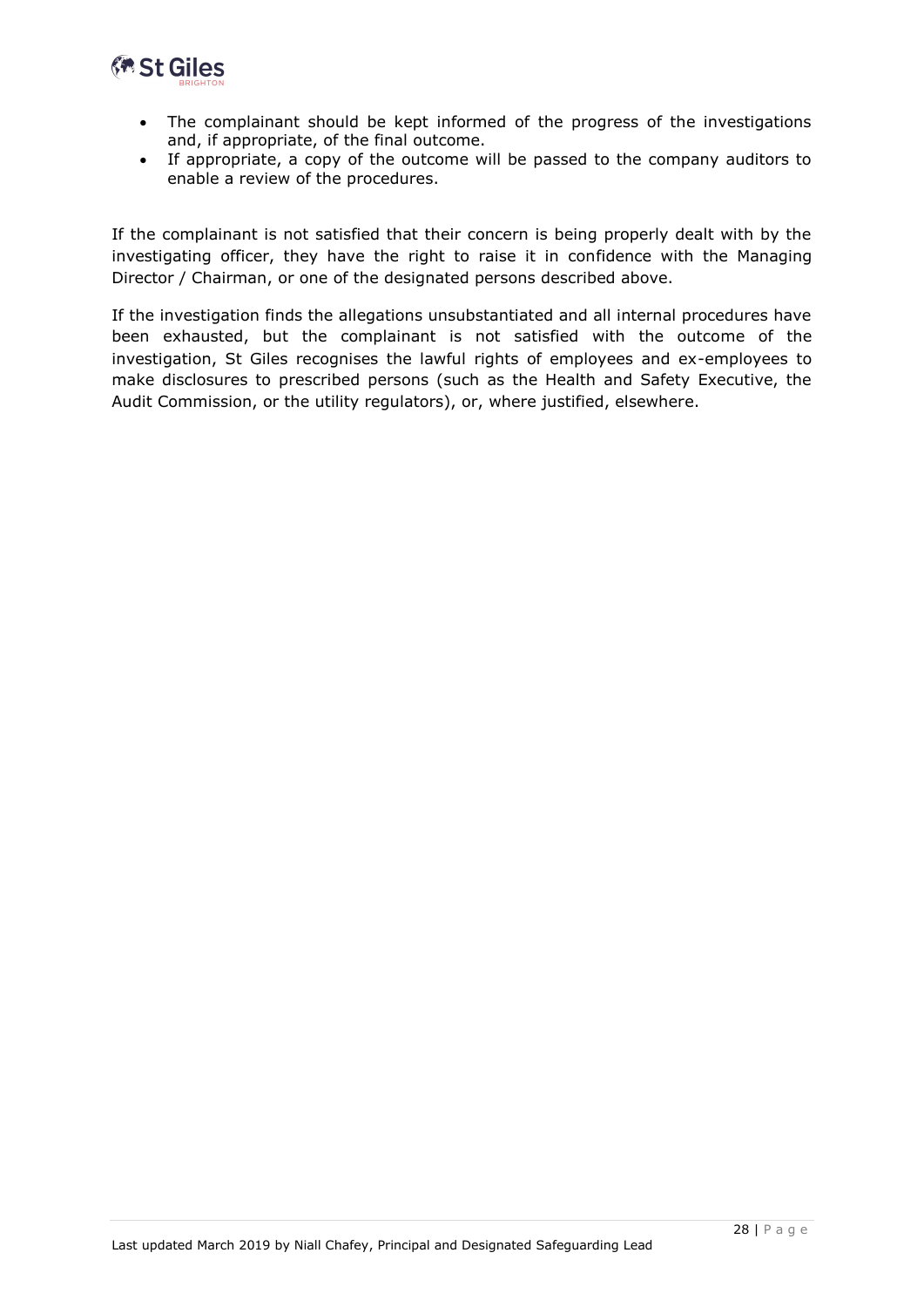

## **Concern (& Disclosure/Allegation) Form**

Please complete and give to a Designated Safeguarding Person (Niall or Carla) if you have any Safeguarding concerns about an under 18 student. You must complete the boxes in bold; the other information can be filled in by the DSP later.

| <b>Date</b>                                                                                                                                                                                                                     |  |
|---------------------------------------------------------------------------------------------------------------------------------------------------------------------------------------------------------------------------------|--|
| <b>Student first name</b>                                                                                                                                                                                                       |  |
| <b>Student family name</b>                                                                                                                                                                                                      |  |
| Gender                                                                                                                                                                                                                          |  |
| Date of birth                                                                                                                                                                                                                   |  |
| Nationality                                                                                                                                                                                                                     |  |
| Group / individual                                                                                                                                                                                                              |  |
| Student ID                                                                                                                                                                                                                      |  |
| Name of person noting concern                                                                                                                                                                                                   |  |
| <b>Role/Connection with St Giles</b>                                                                                                                                                                                            |  |
| Date and time concern noted                                                                                                                                                                                                     |  |
| <b>Location</b>                                                                                                                                                                                                                 |  |
| <b>Concern</b> (Please provide as much detail<br>as possible)                                                                                                                                                                   |  |
| NB: If reporting a disclosure / allegation<br>made by a student, please use this space to<br>describe verbatim (or as close as you can<br>remember) the conversation. Use the other<br>side or additional sheets to write more. |  |
| <b>Signed</b>                                                                                                                                                                                                                   |  |

**Response to concern** This section to be filled in by the DSP/DSL.

#### Do parents / group leader / agent / homestay /others need to be informed?

| <b>Response</b> | By whom | When |
|-----------------|---------|------|
|                 |         |      |
|                 |         |      |
|                 |         |      |
|                 |         |      |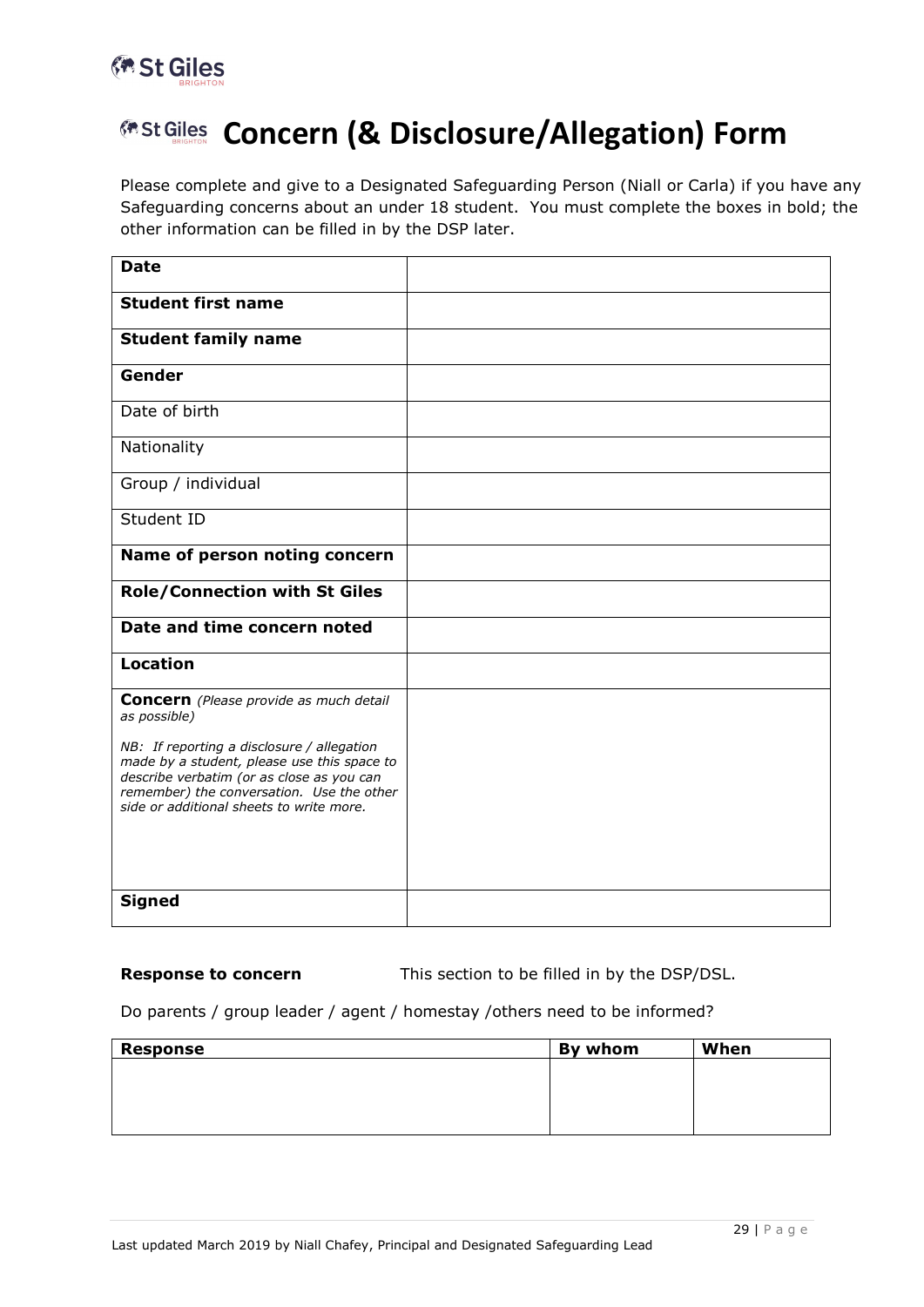



# **Example St Giles Referral Form**

#### **(information to be sent to Brighton & Hove LSCB)**

| <b>Date &amp; Time</b> (form submitted) |                                                                   |
|-----------------------------------------|-------------------------------------------------------------------|
| <b>Name of School</b>                   | St Giles International Brighton<br>1-3 Marlborough Place, BN1 1UB |
| Referrer's name & contact details       |                                                                   |

### **Details of Staff / Other Adult / Student involved**

| <b>Full name</b>              |  |
|-------------------------------|--|
| Date of birth                 |  |
| Gender                        |  |
| <b>Nationality</b>            |  |
| Any disability?               |  |
| Role / connection with school |  |
| <b>Home address</b>           |  |

#### **Details of Student under 18 involved**

| <b>Full name</b>                |  |
|---------------------------------|--|
| Date of birth                   |  |
| Gender                          |  |
| <b>Nationality</b>              |  |
| Any disability?                 |  |
| <b>Address in Brighton</b>      |  |
| Parents' name & email           |  |
| Is student known to be at risk? |  |

#### **Details of Alleged Incident**

| Date & time of incident                |  |
|----------------------------------------|--|
| <b>Place of incident</b>               |  |
| <b>Brief circumstances of incident</b> |  |
|                                        |  |
|                                        |  |
|                                        |  |
| <b>Names of potential witnesses</b>    |  |
| Any other information?                 |  |

#### **Nature of Allegation**

| <b>Category</b> (physical / sexual) |  |
|-------------------------------------|--|
| Was technology involved?            |  |
| If Yes, what type?                  |  |
|                                     |  |
| <b>Signed</b> (by referrer)         |  |